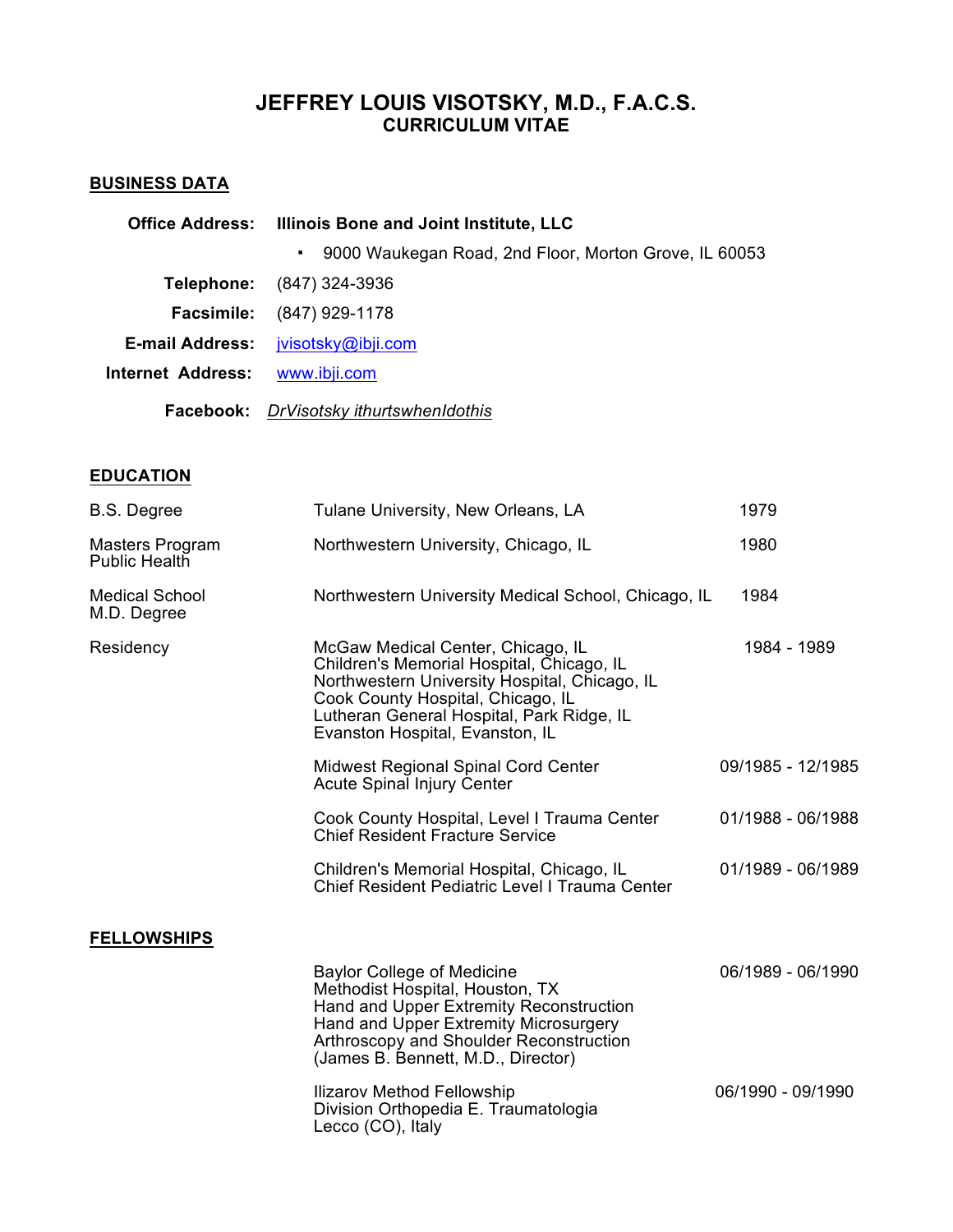## (Professor Roberto Cattaneo, Director)

# **ACADEMIC APPOINTMENTS**

| Assistant Professor of<br><b>Clinical Orthopaedic Surgery</b>                      | Northwestern University                                                                                                                                  | 1990 - 2010    |
|------------------------------------------------------------------------------------|----------------------------------------------------------------------------------------------------------------------------------------------------------|----------------|
| Instructor, Physicians<br><b>Assistant Department</b>                              | <b>Finch University of Health Sciences</b><br><b>Chicago Medical School</b>                                                                              | 1997 - Present |
| <b>Special Consultant</b>                                                          | DSCC-Division of Specialized Care for Children<br>University of Illinois - Chicago<br>Consultant for Orthopaedic Hand and Upper<br><b>Extremity Care</b> | 1999 - Present |
| Clinical Associate of<br>Orthopaedic Surgery and<br><b>Rehabilitation Medicine</b> | University of Chicago                                                                                                                                    | 1992 - 2001    |

## **PROFESSIONAL STAFF APPOINTMENTS**

| Lutheran General Hospital                                    | <b>Attending Staff</b><br>Attending Level I Trauma Team  | 1990 - Present   |
|--------------------------------------------------------------|----------------------------------------------------------|------------------|
| <b>Golf Surgical Center</b>                                  | <b>Attending Staff</b>                                   | 1990 - Present   |
| Northwestern Lake Forest<br>Hospital                         | <b>Attending Staff</b>                                   | $1990 -$ Present |
| Northshore Skokie<br>Hospital                                | <b>Attending Staff</b>                                   | 1990 - Present   |
| Northshore Highland Park<br>Hospital                         | <b>Attending Staff</b>                                   | 1990 - Present   |
| Holy Family Medical Center Attending Staff                   |                                                          | 1997 - 2011      |
| Lincoln Park Zoo                                             | <b>Consulting Staff</b><br><b>Medical Advisory Board</b> | 1995 - Present   |
| Shedd Aquarium                                               | <b>Medical Advisory Board</b>                            | $2000 -$ Present |
| Illinois Sports Medicine<br><b>Ambulatory Surgery Center</b> | <b>Attending Staff</b>                                   | 2005 - Present   |

## **CERTIFICATION**

| <b>Illinois Medical Board</b>                          | 1985 |
|--------------------------------------------------------|------|
| American Board of Orthopaedic Surgeons                 | 1992 |
| Certificate of Added Qualification: Hand               | 1993 |
| Fellow - American Academy of Orthopaedic Surgeons      | 1993 |
| Re-certification American Board of Orthopaedic Surgery | 2001 |
| Re-certification American Board of Orthopaedic Surgery | 2011 |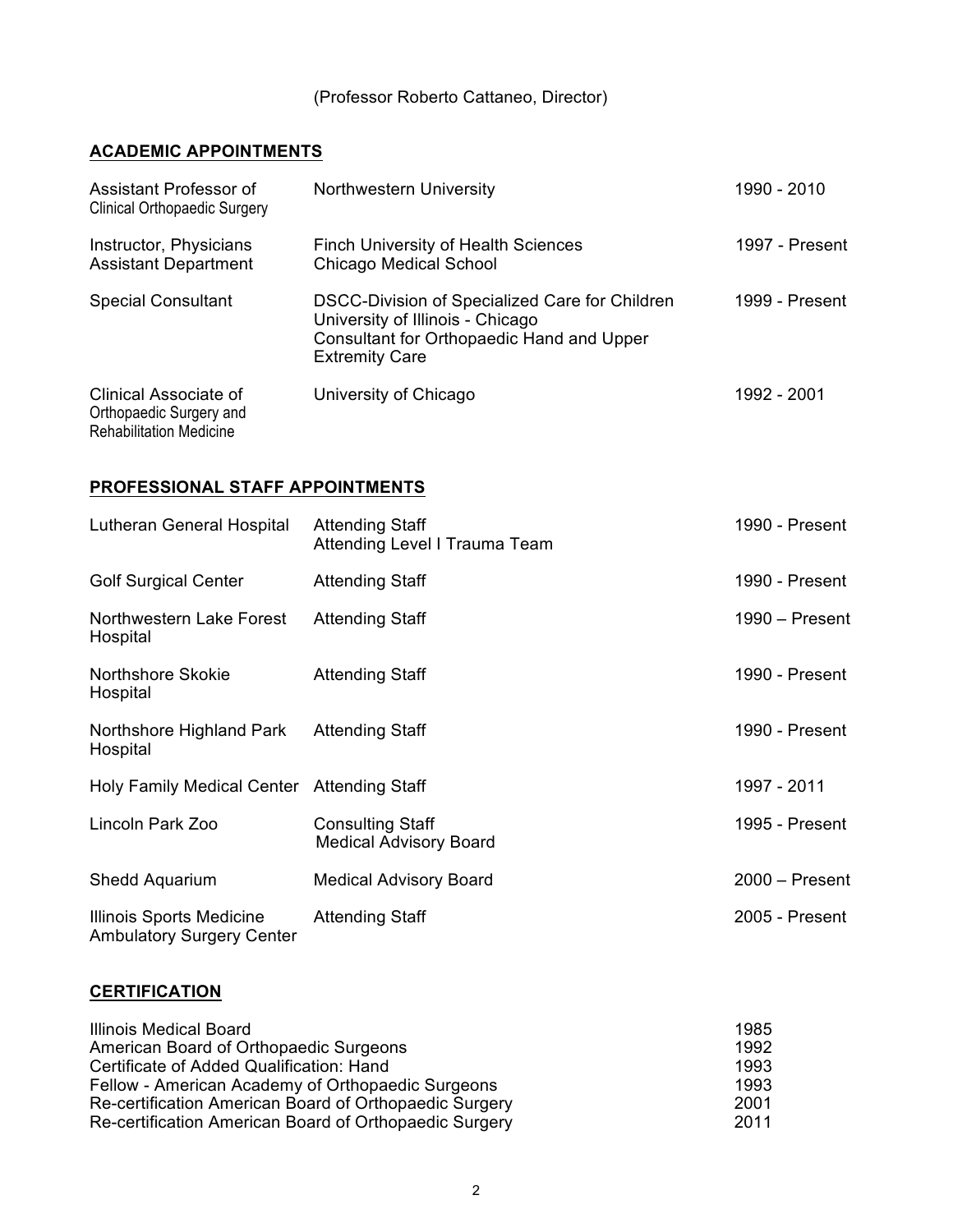| American Academy of Disability Physicians                                        | 2011           |
|----------------------------------------------------------------------------------|----------------|
| <b>EDITORIAL BOARD/ADVISORY BOARD</b>                                            |                |
| United Shockwave Therapies<br>http://unitedshockwave.com                         | $2003 - 2015$  |
| Emedicine - Orthopaedic                                                          | 2001 - Present |
| http://edmedicine.com<br><b>Discovery Health Network</b><br>http://discovery.com | 2000 - Present |
| MedScape - Journal Scan<br>http://medscape.com                                   | 2001 - 2002    |
| Medical Advisory Board - Helios Health<br>http://www.helioshealth.com            | 2000 - 2002    |
| Pegasus Medical<br>http://pegasus.com                                            | 2006 - 2009    |

# **COMMITTEE APPOINTMENTS**

| Midwest Orthopaedic<br><b>Network</b>              | <b>Clinical Integration Committee</b>                                                                                       | 2005 - 2009                               |
|----------------------------------------------------|-----------------------------------------------------------------------------------------------------------------------------|-------------------------------------------|
| Lutheran General Hospital                          | <b>Surgical Advisory Board</b><br><b>Research Advisory Committee</b>                                                        | 2001 - 2012<br>1993 - 1998                |
| American Society for<br>Surgery of the Hand        | <b>Electronic Education Committee</b><br>Video Theater Committee<br><b>Computer Applications and Information Task Force</b> | 2001 - 2007<br>2000 - 2006<br>1996 - 1998 |
| American Academy of<br><b>Orthopaedic Surgeons</b> | <b>Commercial Exhibits Committee</b>                                                                                        | 2000 - 2009                               |
| <b>Holy Family Hospital</b>                        | <b>Information System</b>                                                                                                   | 2000 - 2004                               |
| <b>Highland Park Hospital</b>                      | <b>Orthopaedic Quality Care Committee</b>                                                                                   | 1995 - 1999                               |
| Illinois Sports Medicine                           | <b>Management Committee</b>                                                                                                 | 2015 - Present                            |
| Illinois Bone and Joint                            | <b>Operations Committee</b>                                                                                                 | 2016 - Present                            |

## **PROFESSIONAL AFFILIATIONS**

| American Academy of Orthopaedic Surgeons, Fellow                              | 1993 |
|-------------------------------------------------------------------------------|------|
| American Society for Surgery of the Hand                                      | 1995 |
| American College of Surgeons, Fellow                                          | 1994 |
| American Medical Association/Illinois Medical Society/Chicago Medical Society | 1985 |
| Chicago Society for Surgery of the Hand                                       | 1993 |
| American Association for Hand Surgery                                         | 1995 |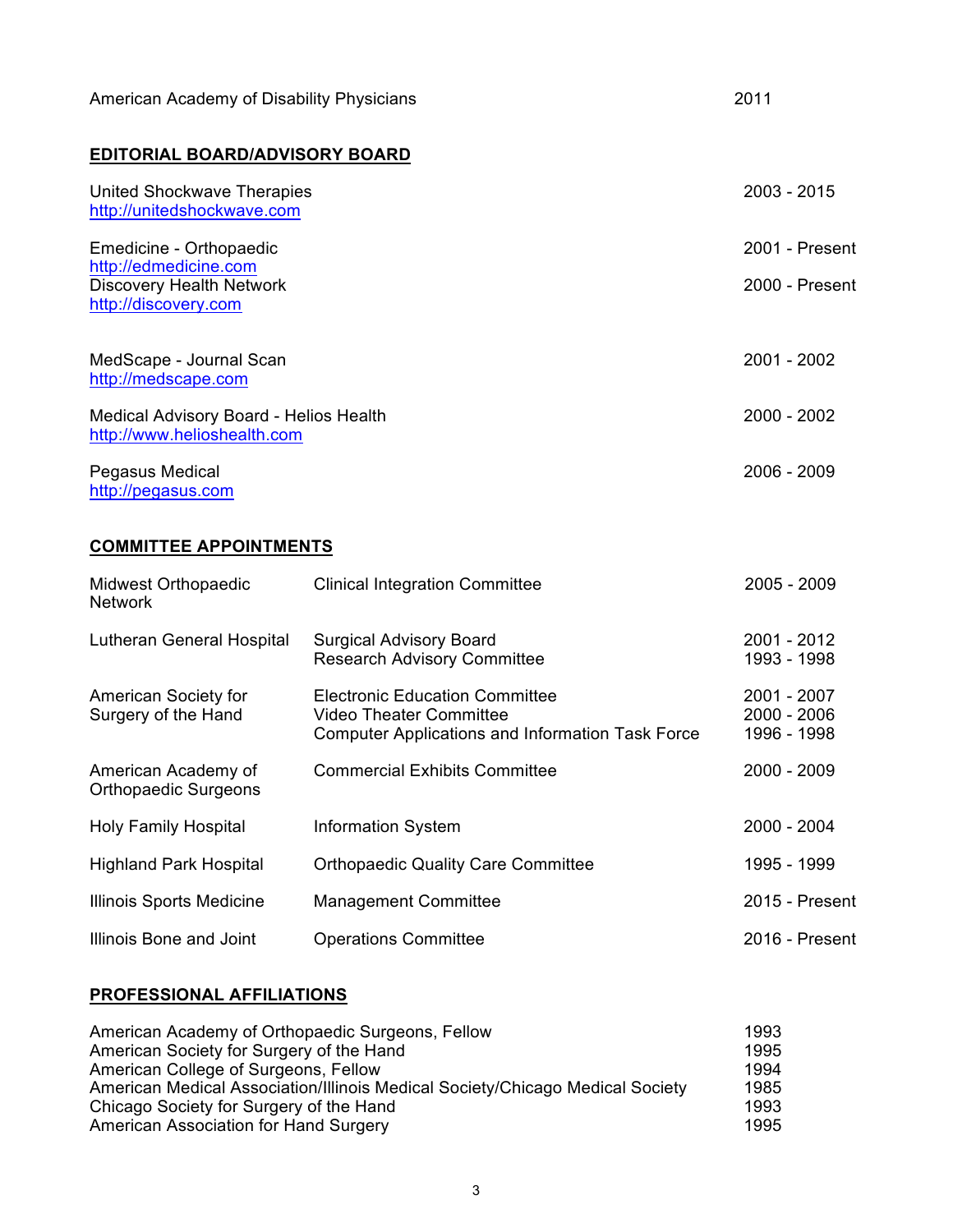| Association for the Study and Application of the Methods of Ilizarov         | 1990 |
|------------------------------------------------------------------------------|------|
| Arthroscopy Association of North America                                     | 1995 |
| The American College of Physician Executives                                 | 1996 |
| The American Fracture Association                                            | 1998 |
| Mid-America Orthopaedic Association                                          | 1995 |
| Illinois Orthopaedic Society                                                 | 1998 |
| University of Illinois at Chicago, Division of Specialized Care for Children | 1999 |
| SICOT - International Society of Orthopaedic Surgery and Traumatology        | 2002 |
| American College of Sports Medicine                                          | 2002 |

## **TEACHING ASSIGNMENTS**

- Chairman's Conference Northwestern University Medical School, 7:30-8:30 am, Saturday Lecture Series
- Basic Science Conference Northwestern University Medical School, 8:30-9:30 am, Saturday Lecture Series
- Orthopaedic Education Conferences, Specialty Conference Lutheran General Hospital, Orthopaedic Physician Assistant Program Thursday Morning Lecture Series
- Journal Club Orthopaedics/Upper Extremity Group Monthly Evening Series
- Illinois Bone and Joint Hand Group Series Quarterly Meeting

## **BIBLIOGRAPHIES/PEER REVIEW ARTICLES**

- Visotsky, J.L.; Basamania, C.B.: "The Rotator Cuff Deficiency Shoulder: When is Hemi-Arthropathy Enough?" The American Journal of Orthopaedics. December 2007, 18-22, Vol. 36, 12-S.
- Benson, L.S.; Bare, A.A.; Nagle, D.J.; Harder, V.S.; Williams, C.S.; Visotsky, J.L.: "Complications of Endoscopic and Open Carpal Tunnel Release." Arthroscopy: The Journal of Arthroscopic and Related Surgery. Vol. 22, No. 9, September 2006, pp. 919-924.
- Benson, L.S.; Edwards, S.L.; Schiff, A.P.; Williams, C.S.; Visotsky, J.L.: "Dog and Cat Bites to the Hand: Treatment and Cost Assessment." The Journal of Hand Surgery. 2006, 468-473.
- Benson, L.S.; Edwards, E.; Williams, C.S.; Visotsky, J.L.: "Dog and Cat Bites to the Hand: Treatment and Cost Assessment." The Journal of Hand Surgery. Vol. 31, Issue 3, pp. 468-473.
- Iannotti, J.P.; Ciccone, J.; Buss, D.D.; Visotsky, J.L.; Mascha, E.; Cotman, K.; Ranool, N.M.: "Accuracy of Office Based Ultrasound of the Shoulder for the Diagnosis of Rotator Cuff Tears." The Journal of Bone and Joint Surgery. 2005, 87:1305-B11.
- Visotsky, J.L.; Basamania, C.B.; Seebauer, L.; Rockwood, C.A.; Jensen, K.L.: "Cuff Tear Arthropathy: Pathogenesis, Classification and Algorithm for Treatment." The Journal of Bone and Joint Surgery. 86-A, Supplement 2, 2004.
- Visotsky, J.L.; Benson, L.S.: "Eponyms in Orthopaedics." J Bone Joint Surgery. Am 2001, Supplemental 2, PT 2:123-7.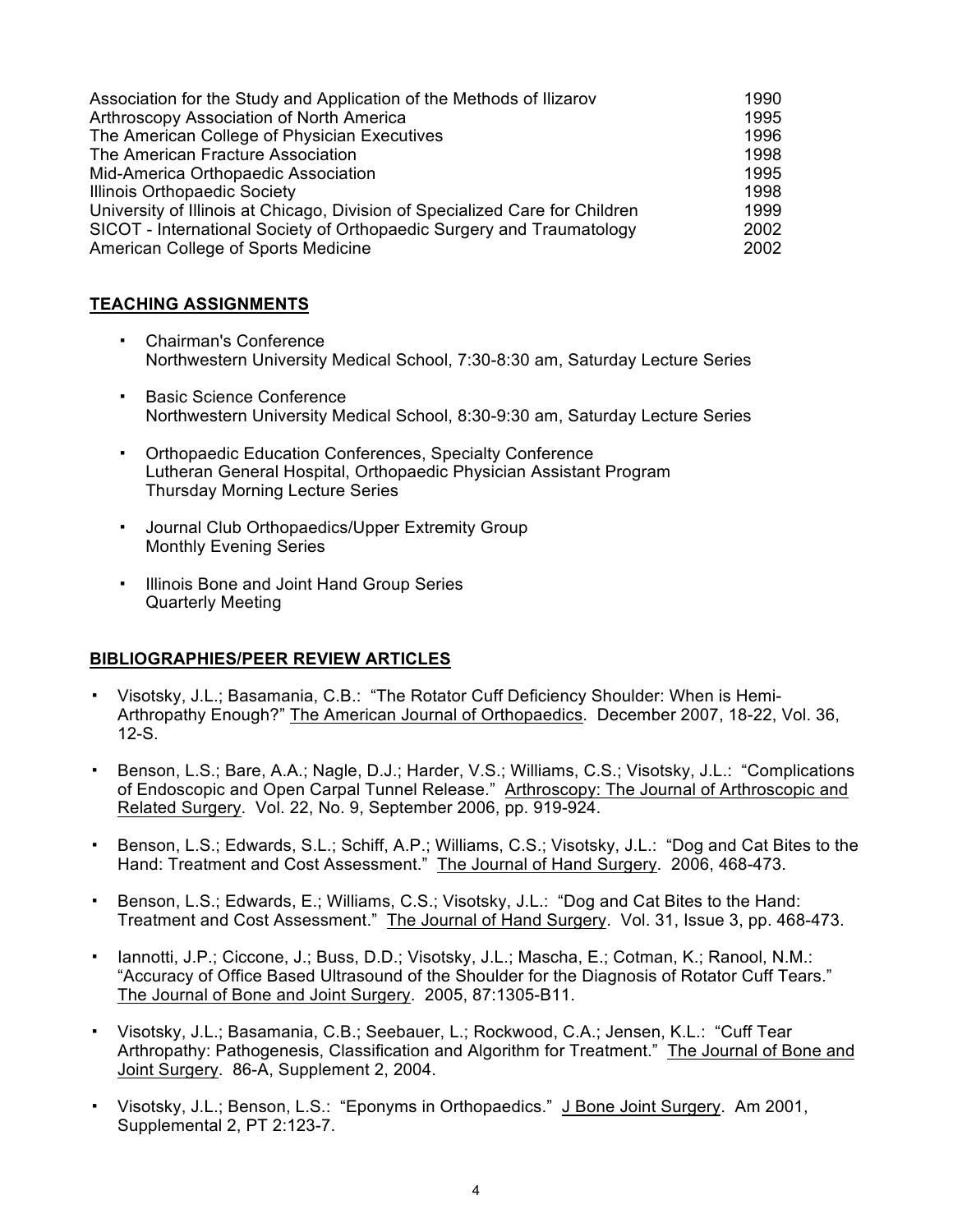- Benson, L.S.; Visotsky, J.L.; Waters, P.M.; Meier, S.W.; Williams, C.S.: "Pediatric Hand Injuries by Stationary Exercise Machines." Journal of Pediatric Orthopaedics. Vol. 20, No. 1, pp. 34-39, 2000.
- Oberlander, M.; Morgan, B.; Visotsky, J.L.: "The BHAGL Lesion: A New Variant of Anterior Shoulder Instability." Arthroscopy: The Journal of Arthroscopic and Related Surgery. Vol. 12, No. 5, pp. 627-633, 1996.
- Chin, H.; Visotsky, J.L.: "Ligamentous Injuries of the Wrist: Emergency Room Medicine Clinics." W.B. Saunders Company: Emergency Medicine Clinics of North America. Vol. II, No. 3, pp. 717- 737, 1993.
- Chin, H.; Visotsky, J.L.: "Wrist Fractures: Emergency Room Medicine Clinics." W.B. Saunders Company: Emergency Medicine Clinics of North America. Vol. II, No. 3, pp. 703-715, 1993.
- Visotsky, J.L.; Bennett, J.; Crouch, C.; Tullos, H.: "Critical Review of Surgical Treatment for Lateral Epicondylitis." Orthopaedic Transactions. Vol. 16, 1992.
- Schafer, M.; Kolavo; Visotsky, J.L.: "Analysis of Early Results of C-D Instruments and Comparison of Results with Luque Instruments in Adolescent Idiopathic Scoliosis." Orthopaedic Transaction. Vol. 15, 1990.
- Visotsky, J.L.; Schafer, M.: "Adolescent Idiopathic Scoliosis Treated by Luque Rod Segmental Sublaminar Instrumentations and Vision." Orthopaedic Transaction. Vol. 15, 1990.
- Filstead, W.; Shadish, W.; Crandell, J.; Gottlieb, D.; Visotsky, J.L.: "Developing and Multidimensional Clinical Rating Scale." Evaluation Review. Vol. 6, No. 4, pp. 559-576, 1985.

## **NEWSPAPER/TELEVISION/MULTI-MEDIA/INTERNET/WEBCAST/AWARDS**

- Global AP, Design Rationale, History of Shoulder Arthroplasty, Wausau, IN, April 17, 2008.
- <sup>-</sup> "Advances in Bone Grafting: An Educational Guide for Surgeons." Pfiedler CD/CME. May 2005.
- "Money and Medicine: When Bad Bites Sink into Wallets." The New York Times Vital Signs. March 9, 2004.
- MedScape Course Summary Chicago Trauma Annual Meeting, Poster 2001, January 5 until June 1, 2001.
- CLTV Orthopaedic Problems in Captive Primate Population, November 11, 2000.
- Plate Fixation of Unstable Olecranon Fractures Best Scientific Exhibit and Layout, American Society for Surgery of the Hand, 2000.
- The Measurement of Joint Reactive Forces after Proximal Row Carpectomy, American Society for Surgery of the Hand, 1998.
- American Academy of Orthopaedic Surgeons Academy News, Pediatric Hand Injuries by Stationary Exercise Machines, February 16, 1997.

## **BOOKS/CHAPTERS/ELECTRONIC PUBLICATIONS/MEDIA**

▪ Chapter Editor Rotator Cuff Deficiency of the Shoulder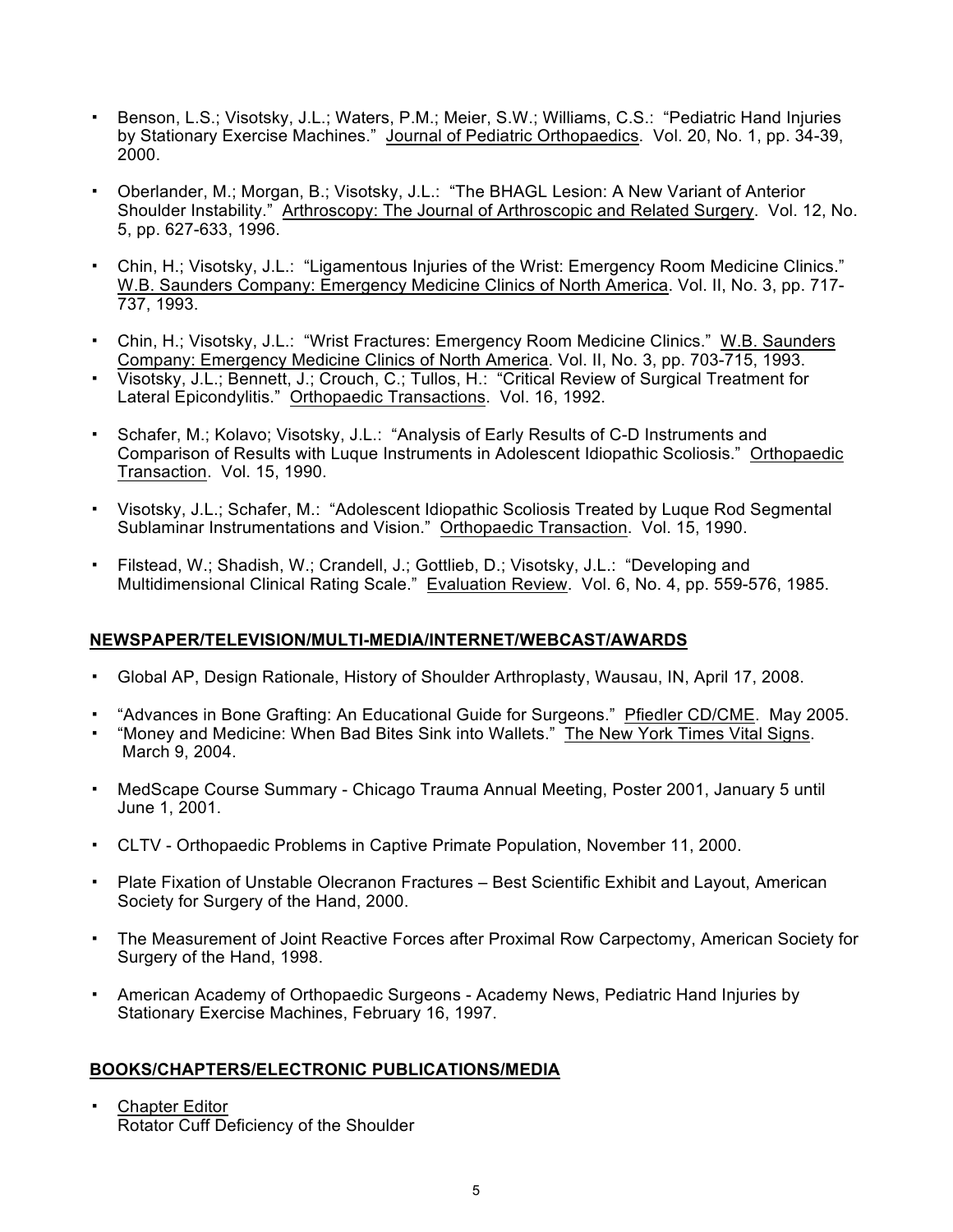Cuff Tear Arthropathy 2008 Co-Authors: Charles Rockwood, M.D. and Carl Basamania, M.D. Thieme Publishing Company

- Chapter Editor Brachial Plexus Injuries, Traumatic Supracondylar Fractures Compartment Syndrome in the Upper Extremity Volkmann's Contracture www.Emedicine.com Orthopaedic Online Textbook
- Chapter Editor 2004 Sternoclavicular Injuries Shoulder and Elbow Trauma Mirzayan and Itamuna Thieme Medical Publications ISBN 1588902196/3131394315
- Author Biceps Injuries: Distal Triceps Injuries www.Emedicine.com Orthopaedic Online Textbook

## **PRESENTATIONS/INVITED LECTURES/VIDEOS**

#### **2017**

3<sup>rd</sup> Annual Orthopaedic in Primary Care Seminar Arthritis of the Shoulder and Elbow - Glenview, IL, March 19, 2017

#### **2016**

Sports Meeting-Moderator – Return to sports, Digital Web Based Rehab, Illinois Bone and Joint Institute, January 2016

#### **2015**

Evidence Based Shoulder Injuries - Workman's Compensation, Athletico, October 2015

#### **2014**

Sport Meeting-Moderator, Return to Sports - Digital Web Based Rehab, Illinois Bone and Joint Institute, January 2014

#### **2013**

Sport Meeting-Moderator - Return to Performance Sports, Illinois Bone and Joint Institute, Highland Park, IL, January 8, 2013

#### **2012**

Injection Techniques in Orthopaedics, Heartland, United Health Care, Chicago, IL, October 30, 2012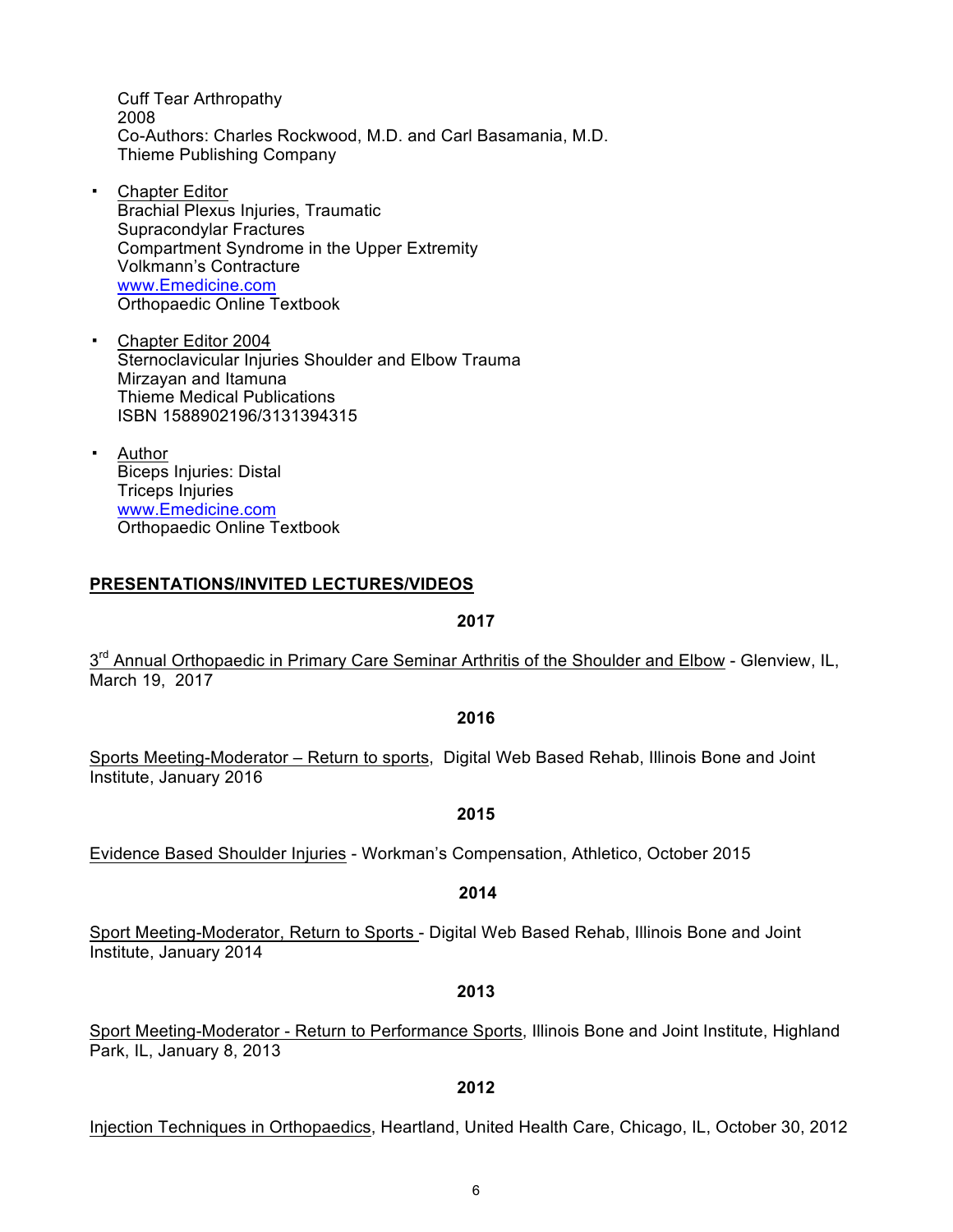Section Moderator– Reverse Shoulder, AAOS/ASES, Shoulder Arthroplasty, State of the Art, Rosemont, IL, November 15-17, 2012

Upper Extremity – Tendon Injuries, IBJI Worker's Compensation Seminar, Morton Grove, IL, November 5, 2012

Orthopaedics for the Primary Care Physician- Arthritis and Tendonitis Hand and Wrist, Advocate Luthern General Hospital, , Chicago, IL, September 22, 2012

### **2011**

Becker Conference – Orthopaedic Spine and Pain ASC Management New Efficient Orthopaedic Technology, Chicago, IL, June 9, 2011

## **2010**

Management of Upper Extremity Injuries in the Overhead Athlete, IBJI Symposium – "A Multidisplinary Approach to Advances in Orthopaedic Care", Skokie, IL, November 19-20, 2010

Surface Replacement and Total Shoulder Replacement. AAOS/ASES, Shoulder Arthroplasty, State of the Art # 3820, Rosemont, IL, November 12-13, 2010.

Deltoid-Pectoral Exposure and Surface Replacement, AAOS/ASES, Shoulder Arthroplasty, State of the Art # 3820, Rosemont, IL, November 12-13, 2010.

Becker Conference - Orthopaedic, Spine and Pain ASC Management Conference, Fracture Success, Chicago, Illinois, June 11, 2010.

Orthopaedic, Spine and Pain ASC Conference, Chicago, IL, June 10-12, 2010.

Total Shoulder Arthroplasty with Global AP Surgical Exercises Tips and Pearls, Rosemont, IL, May 7, 2010.

Anatomic and Reverse Arthroplasty, Learning Center, Rosemont, IL, May 7, 2010.

**2009**

Depuy Shoulder Arthroplasty – Advances In Reconstruction, Seattle, Washington, October 3, 2009.

Master Series – Glenoid Exposure Total Shoulder Arthroplasty, Cadaveric Learning Center, Seattle, Washington, October 2, 2009.

Wrist Injuries – Acute Care Fractures ER Series, Advocate Lutheran General Hospital, Park Ridge,IL, April 9, 2009.

Shoulder Injuries In Sports, Rehab Services – Occupational Medicine, February 13, 2009, Chicago, IL.

## **2008**

Shoulder Arthroplasty: Surgical Indications and Techniques, AAOS/ASES, National Meeting, Chicago, IL, November 21-22, 2008.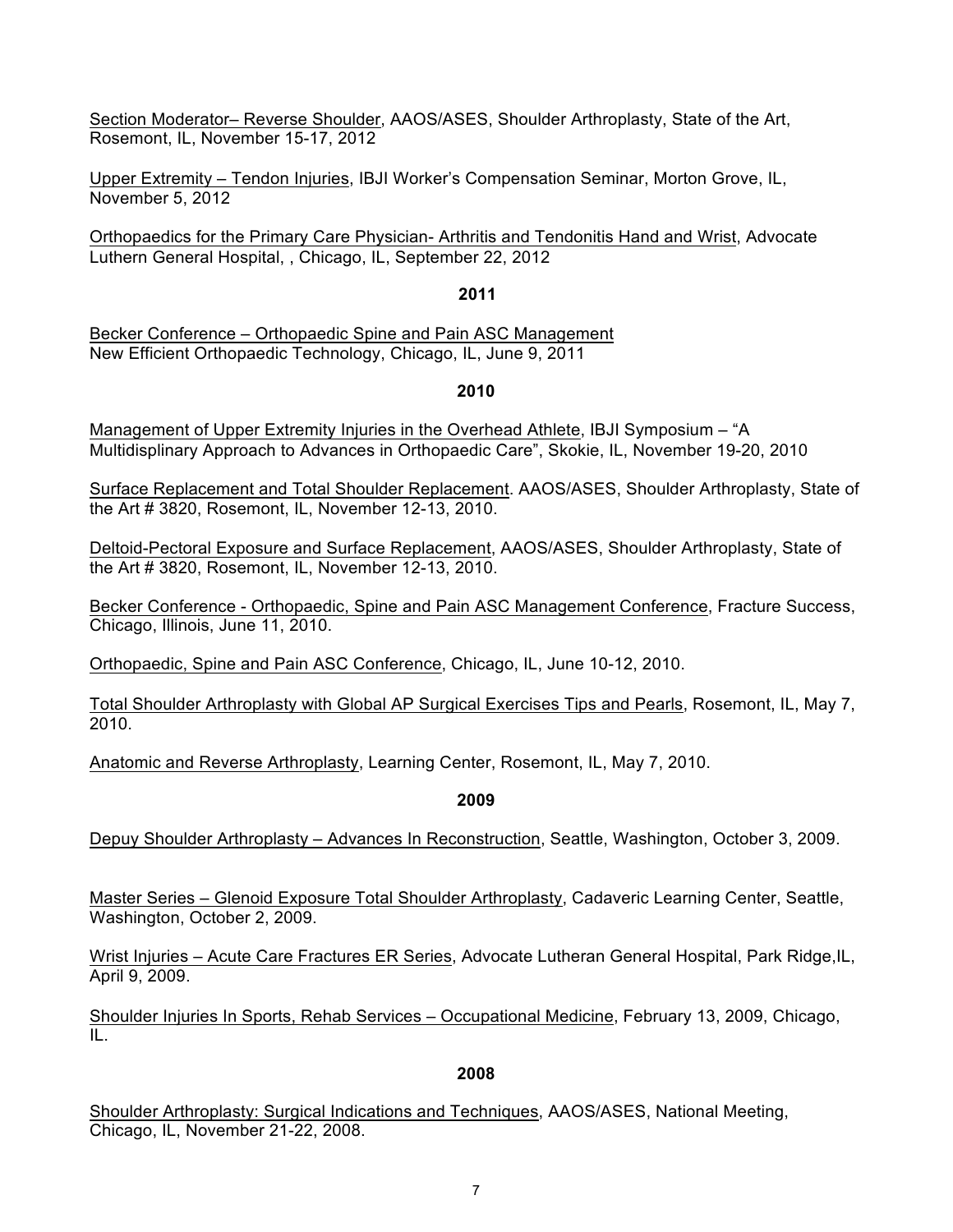Rotator Cuff Repair, Therapist Talk, Athletico, Palatine, IL, May 7, 2008.

Shoulder Reconstruction: DePuy Global AP and Deltoid Extend, Surgeon Course, Orthopaedic Learning Center, Rosemont, IL, April 25, 2008. Shoulder Reconstruction and the History of Shoulder Arthroplasty, Wausau, IN, April 17, 2008.

Rotator Cuff Repair: State of the Art, American Osteopathic Academy of America, National Meeting, Chicago, IL, April 9, 2008.

### **2007**

Shoulder Arthritis: Cuff Tear Arthropathy Approach to Glenoid Revision Arthroplasty, Little Rock, Arkansas, November 10-11, 2007.

New Surgical Approach to Arthritis: Hand and Shoulder, Arthritis Foundation of Illinois, Chicago, IL, October 13, 2007.

Shoulder Arthritis: Global Shoulder Arthroplasty: Resurfacing to Reverse, Orthopaedic Learning Center, Rosemont, IL, August 27-28, 2007.

Total Joint Replacement: Surface Replacement: Cuff Tear Arthropathy, Special guest Dr. Iannotti, Chicago, IL July 20, 2007.

Global Shoulder Development, Global Shoulder Society, Toronto, Canada, June 29-20, 2007.

Workman's Compensation Seminar, Rosemont, IL, May 23, 2007.

Deltoid Shoulder Course: Proximal Humerus Fractures, April 27, 2007.

Transforming Orthopaedics: Advances in Technology and Techniques: Avascular Neurosis in Shoulder Fractures of the Proximal Humerus: Cuff Tear Arthropathy of the Shoulder, Park City, UT, March 13-18, 2007.

## **2006**

Cuff Tear Arthropathy: Evaluation and Classification. Speaker, AAOS/ASES Shoulder Arthroplasty: Surgical Indications and Techniques Orthopaedic Learning Center, Rosemont, IL, October 7, 2006.

Partial and Complete Humeral Resurfacing: Faculty Surgical Demonstration. Moderator, AAOS/ASES Shoulder Arthroplasty: Surgical Indications and Techniques Orthopaedic Learning Center. Rosemont, IL, October 6, 2006.

The Treatment of Bone Defects with Ortho-Biologics. American Society for Surgery of the hand. Washington D.C., September 8, 2006.

Transforming Orthopaedics: Advances in Technology and Techniques. Treatment of Proximal Humerus Fractures. Vail, Colorado, February 8-12, 2006.

## **2005**

Cuff Tear Arthropathy: Classification and Treatment Options. Lecture, Chicago Delta Meeting – DePuy, Chicago, IL, November 18, 2005.

Ortho-Biologics in Upper Extremity. American Society for Surgery of the Hand – Morning Symposium, San Antonio, TX, September 23, 2005.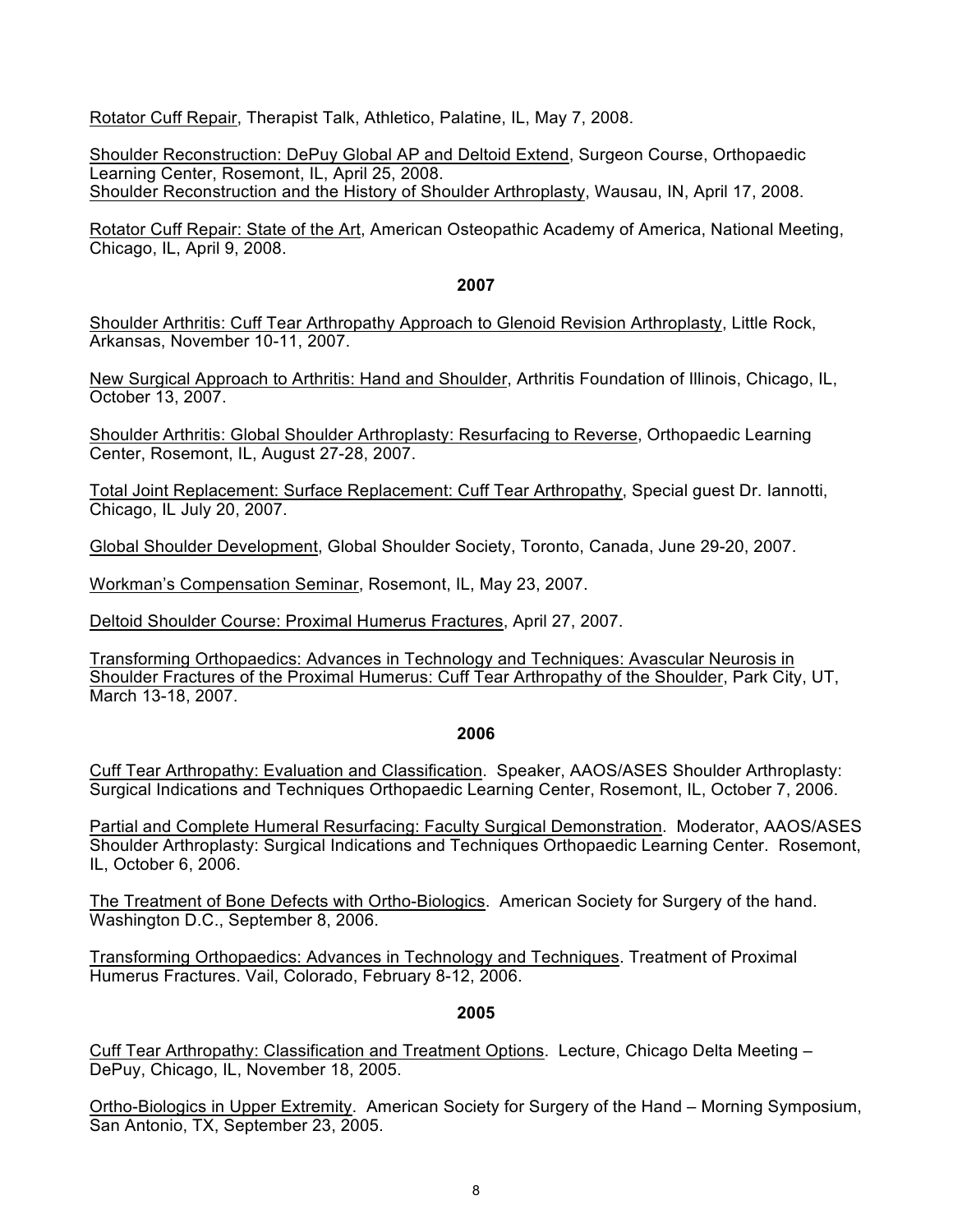Delta Shoulder Corner. Green Valley, NV, July 7, 2005.

Soft Tissue Problems in the Hand and Arm. Arthritis Foundation Spring Meeting, Chicago, IL, May 14, 2005.

Conversion to Digital Radiography in Orthopaedic Office Practice. Scientific Exhibit SE059, Washington D.C., February 23-27, 2005.

The Shoulder and Elbow: Current Practice in Open and Arthroscopic Techniques. Clinical Instructor, Chicago Learning Center, American Academy of Orthopaedic Surgeons, January 28-30, 2005.

### **2004**

Cuff Tear Arthropathy – Algorithm for Treatment. Delta Learning Center, University of Pennsylvania Health Systems, December 10, 2004.

Rotator Cuff Repairs: Management of Shoulder Dysfunction. Reths Connections, Hamburger University, Oakbrook, IL, September 24, 2004.

Rotator Cuff Repair: New Arthroscopic Technology. Opus Technique, San Diego, CA, June 5, 2004.

Arthroscopic Rotator Cuff Repair. Opus 2, San Diego, CA June 4-5, 2004.

Cuff Tear Arthropathy. IAOS Spring Meeting, Springfield, IL, May 8, 2004.

Fragment Specific Fixations of Distal Radius Fractures. First Annual Meeting, Podium Presentation, American Academy of Orthopaedic Surgeons, San Francisco, CA, March 10, 2004.

Hand Injuries Due to Domestic Animal Bites. First Annual Meeting, Poster Presentation, American Academy of Orthopaedic Surgeons, San Francisco, CA, March 10-14, 2004.

Cuff Tear Arthropathy: Pathogenesis Classification and Algorithm for Treatment. Scientific Exhibit, SEO54, San Francisco, CA, March 10-14, 2004.

## **2003**

Shoulder Arthroplasty Techniques. University of Pennsylvania Learning Center, Philadelphia, PA, October 24, 2003.

- Management of Humeral Fractures with Global Fracture Stem
- Management of Clavicle Fractures and Non-Unions

Elbow Replacement for Union and Nonunion. Hand Surgery Group, Quest Orthopaedic Lecture/Hand Therapists, Chicago, IL, October 22, 2003.

Use of Ortho-Biologics in the Upper Extremity. Grand Round Mercy Hospital, Long Island, NY, October 10, 2003.

The CTA Prosthesis: A Multi-Control Study of a New Prosthesis Design for Cuff Arthropathy. 20th Closed Meeting, American Society for Shoulder and Elbow Surgery, Dana Point, CA, October 8-10, 2003.

The Use of Office Based Ultrasonography for the Diagnosis of Rotator Cuff Tears. 20th Closed Meeting, American Society for Shoulder and Elbow Surgery, Dana Point, CA, October 8-10, 2003.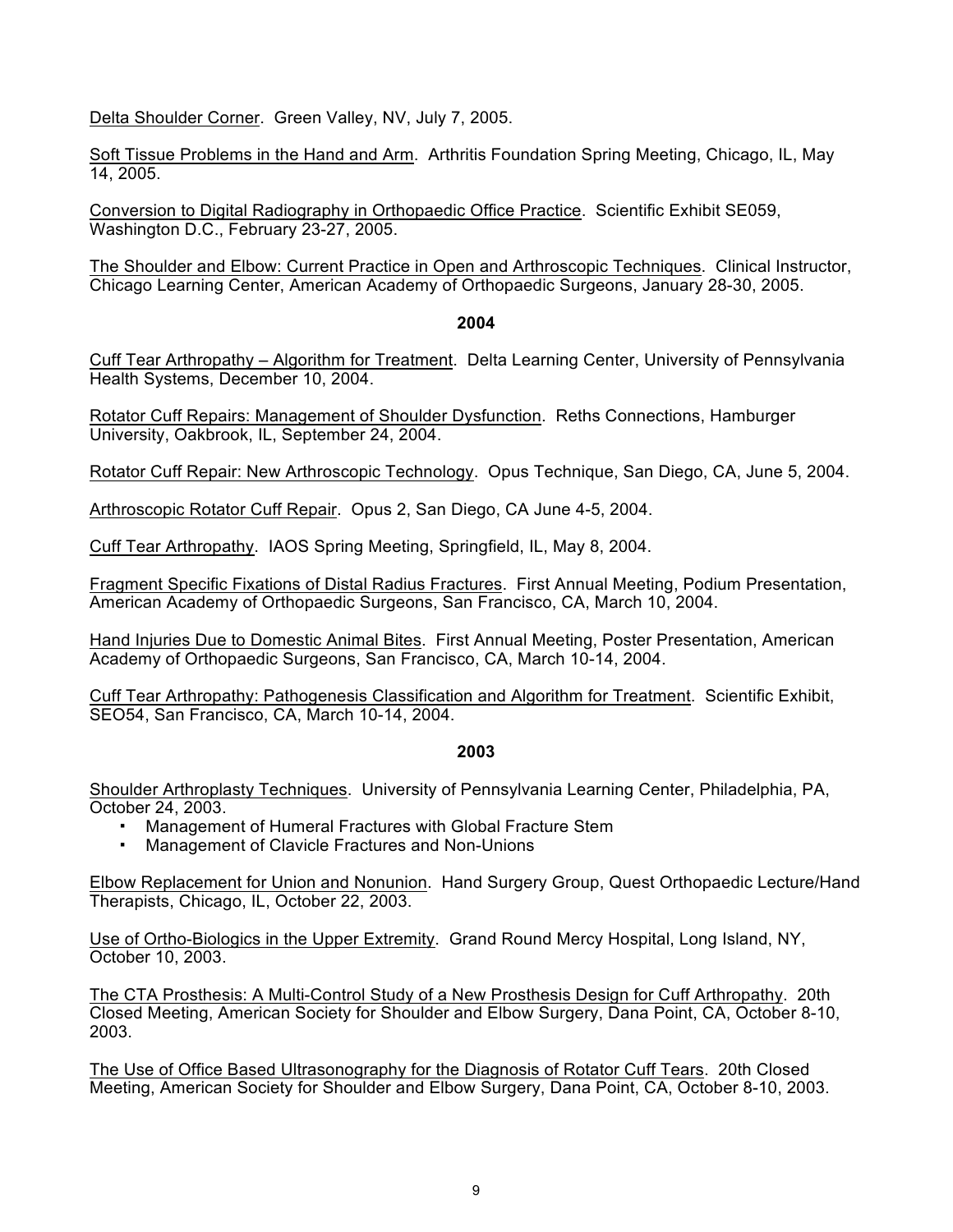Hand Injuries Due to Domestic Animal Bites. Annual Meeting, Poster Exhibit, American Society for Surgery of the Hand, Chicago, IL, September 17-20, 2003.

When a Trigger Finger is not a "Trigger Finger." Annual Meeting, Poster Exhibit, American Society for Surgery of the Hand, Chicago, IL, September 18-20, 2003.

Distal Radius Fracture: Small Fragment Technique/Tri-Med. Residents Meeting, Presentation, American Society for Surgery of the Hand, Chicago, IL September 17, 2003.

The Shoulder: Current Practice in Open and Arthroscopic Techniques. Clinical Instructor, Chicago Learning Center, May 30-31, 2003.

Advances in Treatment of Shoulder Arthritis. Chicago Medical Society, Navy Pier, Chicago, IL, March 22, 2003.

Complications of Carpal Tunnel Surgery. Annual Meeting, American Academy of Orthopaedic Surgeons, New Orleans, LA, February 6, 2002.

The CTA Prosthesis: A New Device for Use in Patients with Rotator Cuff Tear Arthropathy. Annual Meeting, Poster, American Academy of Orthopaedic Surgeons, New Orleans, LA, February 5-9, 2003.

Clinical Use of Synthetic Graft. Trauma/Sports and Arthroplasty, Steamboat Springs, Colorado, January 11-13, 2003.

### **2002**

Shoulder, Hip and Knee: Current Concepts. Key Largo, FL, November 21, 2002.

Principles of Tendon Repair of the Shoulder. Key Largo, FL, November 21, 2002.

Clinical Use of Synthetic Graft in the Shoulder. Key Largo, FL, November 21, 2002.

Complications of Carpal Tunnel Surgery. 57th Annual Meeting, Resident, and Fellows Conference, Paper 12RF, American Society for Surgery of the Hand, Phoenix, AZ, October 2, 2002.

Fracture and Injuries of the Clavicle and Sternoclavicular Joint. Senior Residents Program, Orthopaedic Surgery, Atlanta, GA, September 20-22, 2002.

Cuff Tear Arthropathy. Senior Residents Program, Orthopaedic Surgery, Atlanta, GA, September 20- 22, 2002.

Fracture of the Shoulder. Senior Residents Program, Orthopaedic Surgery, Atlanta, GA, September 20-22, 2002.

Principles of Tendon Repair: Advances in Technique, Biology, and Future Prospective. Invited Guest, Podiatric Medical Practice Course, April 24, 2002.

The Shoulder: Current Practice in Open and Arthroscopic Techniques No. 3409 Open Instability. Panel Moderator, Orthopaedic Learning Center, Chicago, IL, May 3-5 2002.

### **2001**

Clinical Use of Resorbable Fixation: Upper Extremity. Eleventh Annual Winter Total Joint and Sports Medicine Symposium, Steamboat Springs, CO, January 11-13, 2001.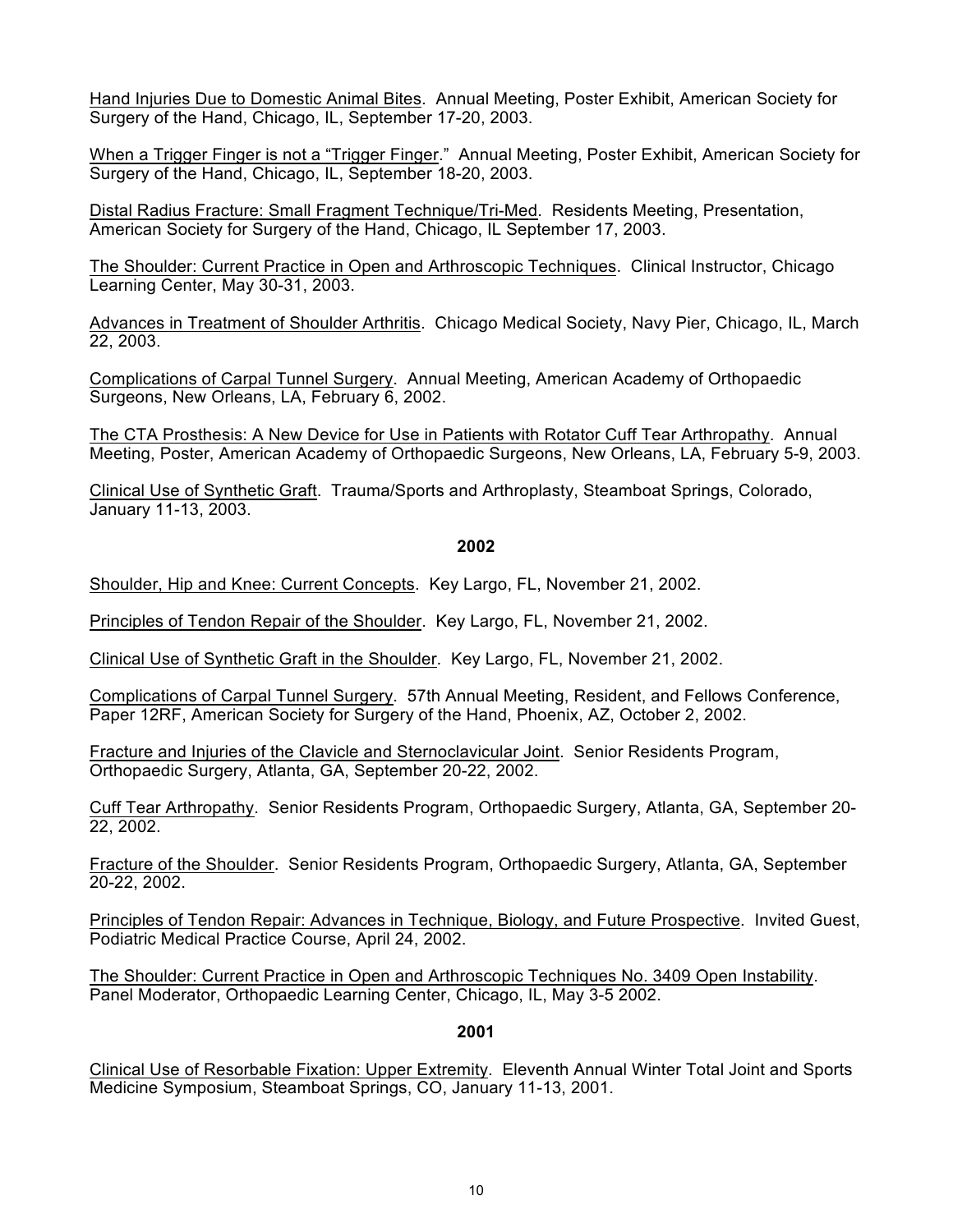Clinical Use of Synthetic Graft. Trauma/Sports and Arthroplasty, Steamboat Springs, CO, January 11-13, 2001.

Resorbables in the Hand. Third International Trauma Symposium, Leysin, Switzerland, January 26- 28, 2001.

Practical Uses of Bio-Resorbables. Third International Trauma Symposium Master Class/Workshop, Leysin, Switzerland, January 26-28, 2001.

Eponyms in Orthopaedics. Annual Meeting, Scientific Exhibit, American Academy of Orthopaedic Surgeons, San Francisco, CA, February 28-March 5, 2001.

Principles of Tendon Repair: Scientific and Functional Basis. Surgery to Coding Course - Podiatric Medical Practice Course, Invited Guest Lecture, Chicago, IL, April 6, 2001.

Acromial Fractures Associated with Bipolar Components. Eighth International Congress on Surgery of the Shoulder, Cape Town, South Africa, April 23-26, 2001.

Primary Shoulder Infections: Treatment, Management, and Role of Arthroscopy. Eighth International Congress on Surgery of the Shoulder, Cape Town, South Africa, April 23-26, 2001.

Use of Bio-Resorbable Fixation in the Pediatric Population. Pediatric Orthopaedic Society of North America, Cancun, Mexico, May 2-5, 2001.

The Use of Total Elbow Arthroplasty in the Care of Comminuted Distal Humerus Fractures. Benson, L.S.; Visotsky, J.L.; Rinella, A., 22nd Annual Resident Thesis Day, Northwestern University, Chicago, IL, May 4, 2001.

Advances in Surgical Management of Upper Extremity Arthritis. CME Primary Care Musculoskeletal Update, Chicago, IL, May 19, 2001.

Scaphoid Fractures Rapid Diagnosis: Thorough Evaluation and Acute Treatment. Chicago Trauma Third Annual Course, Chicago, IL, June 1-3, 2001.

External Fixation: Upper Extremity Dynamic Fractures. Chicago Trauma Third Annual Course, Chicago, IL, June 1-3, 2001.

Operative Management of Chronic Proximal Humeral Fracture of the Shoulder in 2001: An Open and Arthroscopic Surgical Odyssey No. 3369. Orthopaedic Learning Center, American Academy of Orthopaedic Surgeons, Rosemont, IL, July 13-15, 2001.

Continuing Medical Education. Instructor, Arthroscopy Association of North America, Rosemont, IL, August 3, 2001.

Hemi-Arthroplasty for Proximal Humerus Fractures. Fourth Annual Orthopaedic Trauma Update Course, Loyola University Medical Center, Maywood, IL, September 29, 2001.

Treatment of Distal Humerus Injuries: ORIF versus Total Elbow. Fourth Annual Orthopaedic Trauma Update Course, Loyola University Medical Center, Maywood, IL, September 29, 2001.

Advances in Arthritis. Education Program, Arthritis Foundation of Chicago, Chicago, IL, December 8, 2001.

## **2000**

Advanced Techniques in Open and Arthroscopic Shoulder Surgery. Clinical Instructor, American Academy of Orthopaedic Surgeons Course, Rosemont, IL, April 28-30, 2000.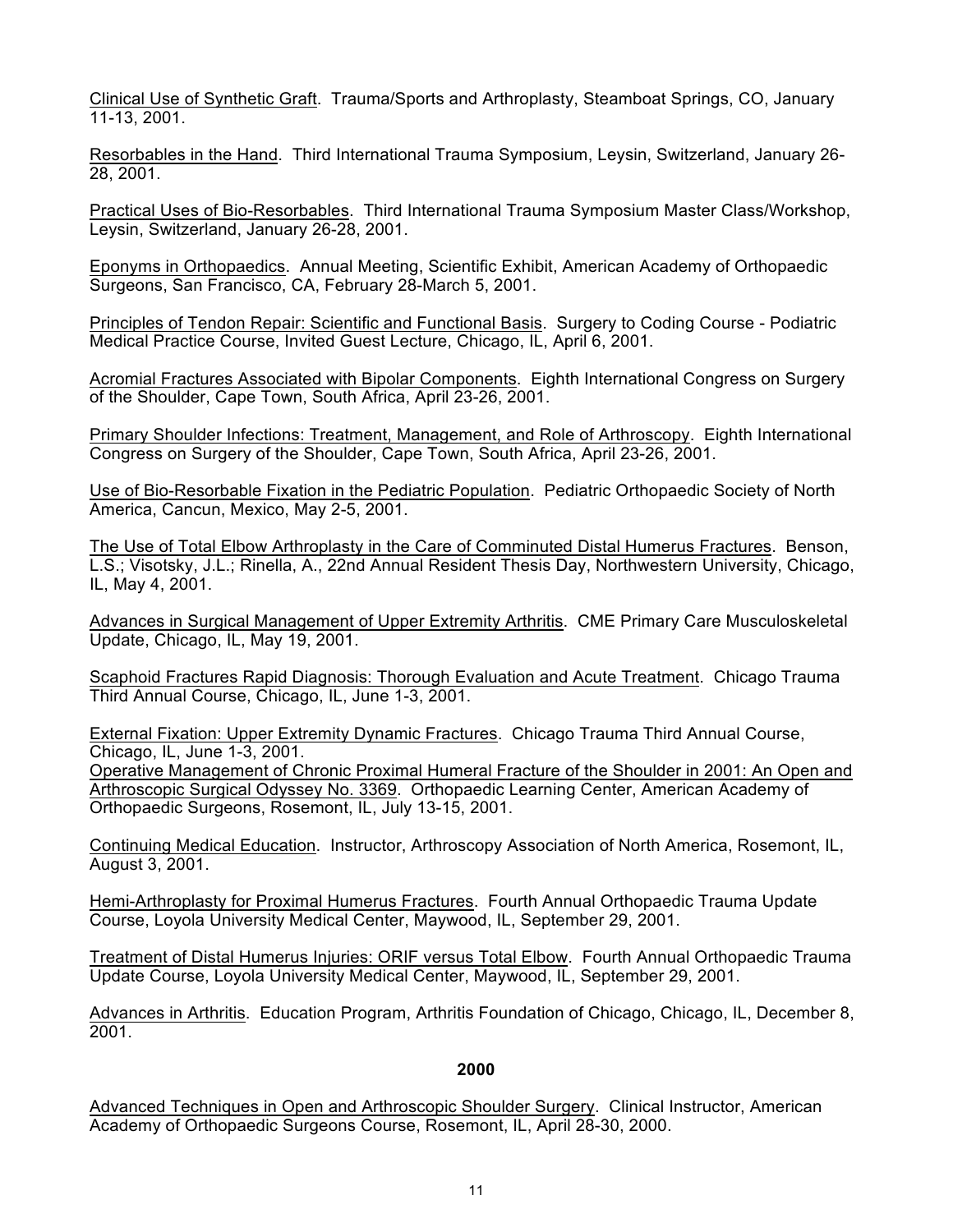Hemi-Arthroplasty for Proximal Humerus Fractures. Chicago Second Annual Trauma Course, Chicago, IL, June 23-25, 2000.

Hemi-Arthroplasty for Proximal Humerus Fractures and Cuff Tear Arthroplasty. Indiana University Sport Medicine, Indianapolis, IN, September 22, 2000.

Proximal Row Carpectomy: Technique, Indications, Clinical Results, and MRI Analysis. Benson, L.S.; Visotsky, J.L., 55th Annual Meeting, Video, American Society for Surgery of the Hand, Seattle, WA, October 5-7, 2000.

The Use of Total Elbow Arthroplasty in Acute Care of Comminuted Distal Humerus Fractures. Benson, L.S.; Visotsky, J.L., 55th Annual Meeting, American Society for Surgery of the Hand, Seattle, WA, October 5-7, 2000.

Plate Fixation of Unstable Olecranon Fractures. Benson, L.S.; Visotsky, J.L.; Williams, C.S., 55th Annual Meeting, "Awarded Best Scientific Exhibit 2000," American Society for Surgery of the Hand, Seattle, WA, October 5-7, 2000.

Biomaterials in Trauma Fixation: Clinical Use of Resorbable Fixation of the Hand. Concepts and Controversies in Arthroplasty and Sports Medicine, Pinehurst, NC, October 26-28, 2000.

Biomaterials in Trauma Fixation and Use of Synthetic Graft: Upper Extremity. Concepts and Controversies in Arthroplasty and Sports Medicine, Pinehurst, NC, October 26-28, 2000.

Treatment of Cuff Tear Arthroplasty: Hemi-Arthroplasty. Chicago Regional Shoulder Meeting, Charles Rockwood, M.D., Guest, Chicago, IL, October 30, 2000.

#### **1999**

Proximal Row Carpectomy Study Clinical MRI. Northwestern University Resident Thesis Day, April 30, 1999.

Phalangeal Neck Fractures: Long Term Follow-up. Northwestern Resident Thesis Day, April 30, 1999.

Summertime Injuries to the Hand and Upper Extremity. General Lecture Series Medical Staff, Lake Forest Hospital, June 2, 1999.

Hemi-arthroplasty for Proximal Humerus Fracture. Chicago First Annual Trauma Course, Chicago, IL, June 4-6, 1999.

Athletic Injuries to the Hand and Wrist. Sport Medicine Lecture Series, Lutheran General Hospital, June 9, 1999.

AO/ASIF Technique for the Upper Extremity. Orthopaedic Trauma Care: The Team Approach to Fracture Management: Basic Course for Operating Room Personnel, Chicago, IL, August 13-14, 1999.

Use of Bio-absorbable Fixations: Metacarpal Fracture. 54th Annual Meeting, Scientific Exhibit, American Society for Surgery of the Hand, September 1-4, 1999.

Open and Arthroscopic Shoulder Surgery: Current Concepts and Techniques. American Academy of Orthopaedic Surgeons, December 10-12, 1999.

#### **1998**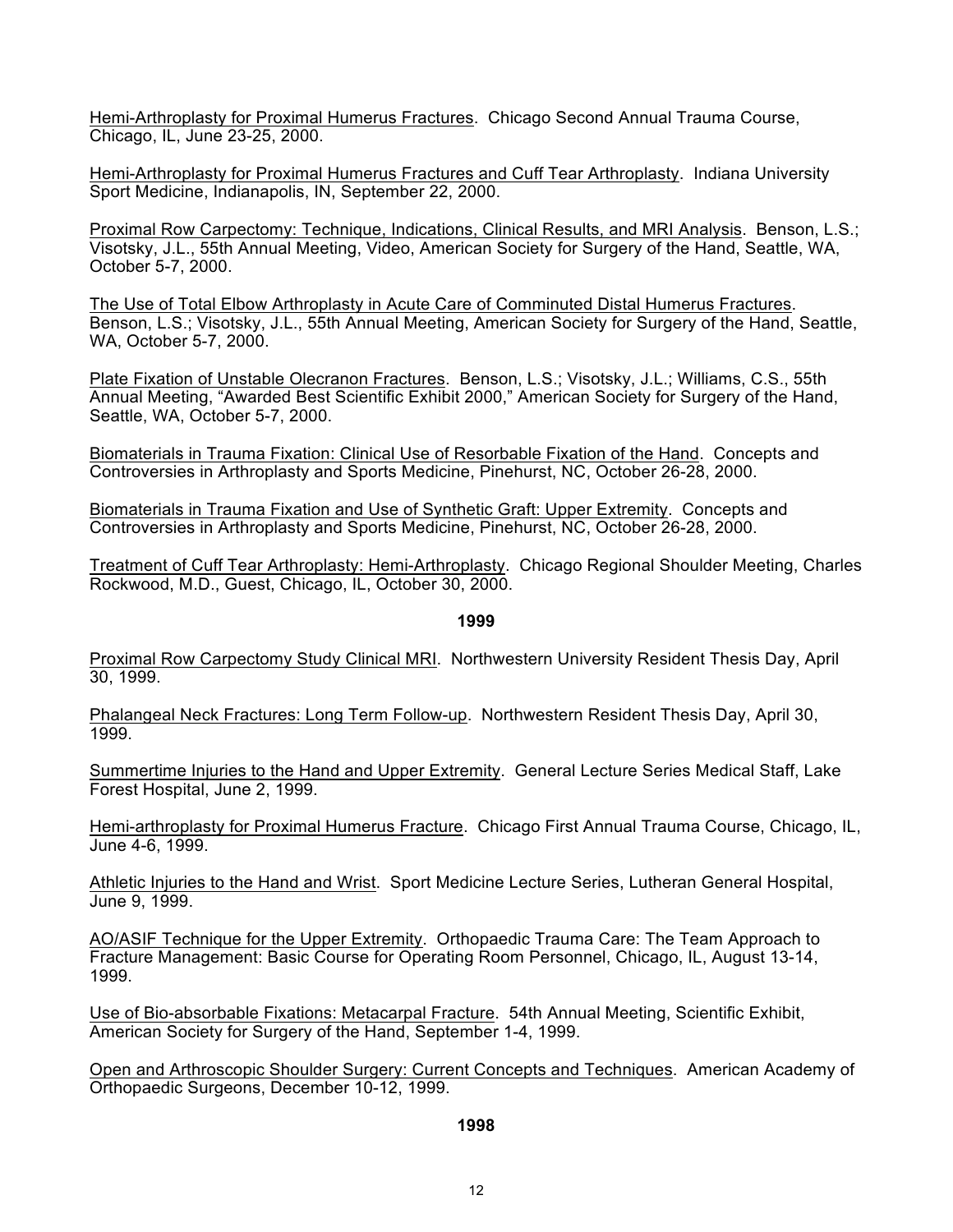Infection in the Hand and Upper Extremity. Grand Round Department of Emergency Medicine, Lutheran General Hospital.

Joint Replacement in the Upper Extremity. Arthritis Foundation - Arthritis Coping and Education Program, Chicago Chapter, October 1998.

Updates in Occupational Health and Rehabilitation: Cumulative Trauma, Trends, and Treatments. Occupational Health, Lutheran General Hospital, November 1998.

Bio-absorbable Technology in Upper Extremity Metacarpal Plates. Warsaw, IN, April 1998.

Updates in Occupational Health and Rehabilitation: Cumulative Trauma, Trends, and Treatments. September 1998.

Total Joint Replacement in Upper Extremity. Arthritis Association of Chicago land, October 1998.

### **1997**

Total Shoulder Replacement: Trends and Treatment. Professional Educational Seminar, Lake Forest Hospital, September 1997.

Pediatric Hand Injuries by Stationary Exercise Machines. Poster Exhibit, American Academy of Orthopaedic Surgeons, San Francisco, CA, February 1997.

Cost Analysis: Techniques for Carpal Tunnel Surgery. Presentation and Poster Exhibit, American Academy of Orthopaedic Surgeons, San Francisco, CA, February 1997.

The Master Experience: General Shoulder Arthroscopy. Instructor, Arthroscopy Association of North America, March 1-2, 1997.

Open and Arthroscopic Shoulder Surgery: Current Concepts and Techniques. Course Instructor, American Academy of Orthopaedic Surgeons, December 5-7, 1997.

#### **1996**

Strategic Management of the Shoulder: Rotator Cuff, Instability, and Decompression. American Academy of Orthopaedic Surgeons Learning Center, November 8-10, 1996.

AO/ASIF Nursing Education Orthopaedic Trauma: Team Approach to Fracture Management. Moderator and Faculty, Chicago, IL, November 1-2, 1996.

The Master Experience: Advanced Shoulder Arthroscopy. Associate Instructor, Arthroscopy Association of North America, May 4-5, 1996.

Nail Gun Ballistics: Injuries in the Upper Extremity. Northwestern University Resident Thesis Day, April 1996.

Updates in Occupational Health and Rehabilitation: Cumulative Trauma, Trends, and Treatments. March 1996.

Pediatric Hand Injuries Caused by Stationary Exercise Machines. 51st Annual Meeting, Poster Exhibit, American Society for Surgery of the Hand, Nashville, TN, September 1996.

Cost Analysis: Techniques for Carpal Tunnel Surgery. 51st Annual Meeting, Poster Exhibit, American Society for Surgery of the Hand, Nashville, TN.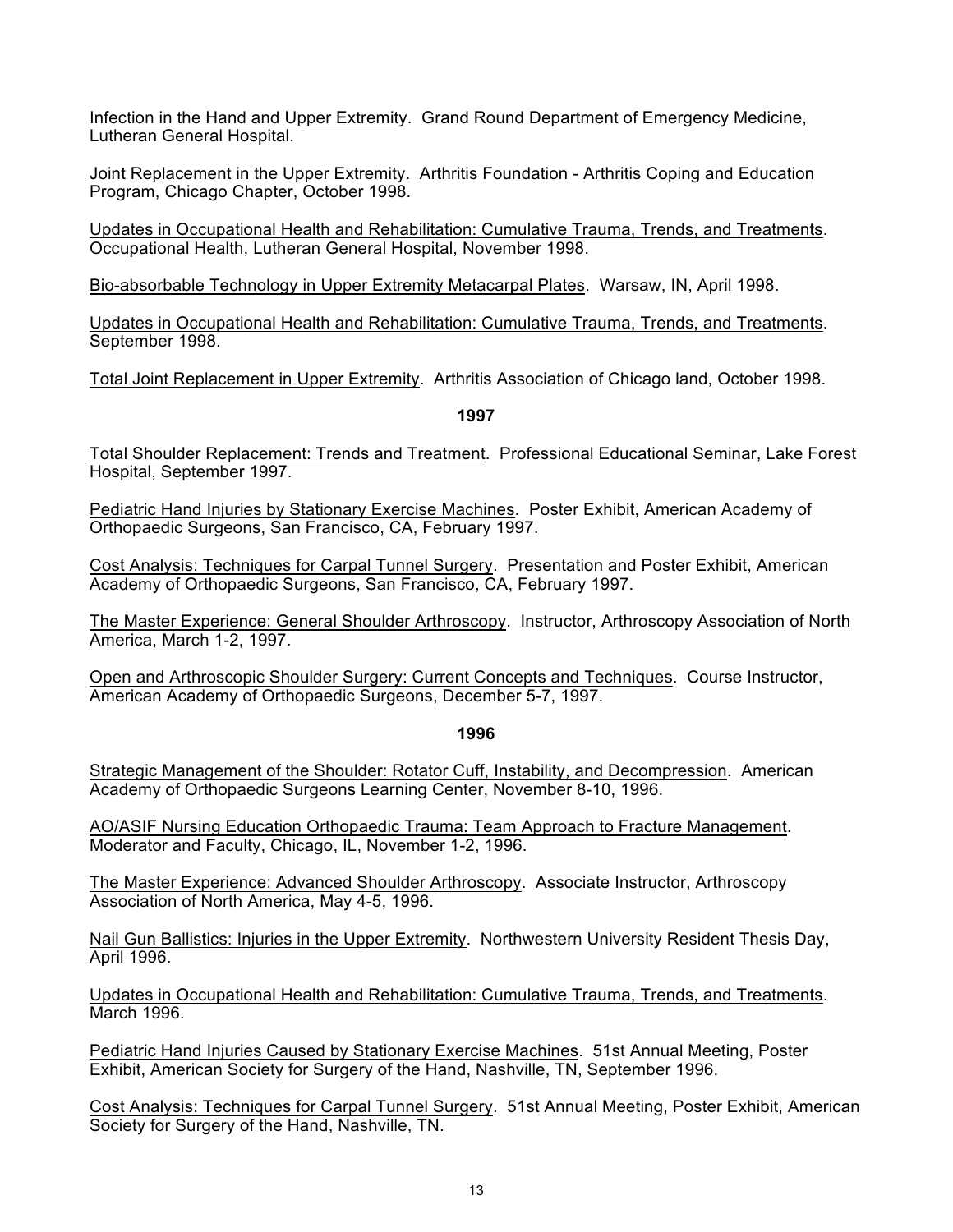The Cost of Carpal Tunnel Surgery: 1984 to 1994. Presentation, Mid-America Orthopaedic Association, San Antonio, TX, April 24-28, 1996.

The Bio-Compatibility of Suture Material Used in Tendon Repair: An Evaluation of a Bio-Absorbable Polymer and Polytetrafluoroethylene in Rabbits. Presentation, Mid-America Orthopaedic Association, San Antonio, TX, April 24-28, 1996.

Compressive Neuropathies of the Upper Extremity. Chicago Medical Society, Midwest Clinical Conference, Chicago, IL, January 21, 1996.

#### **1995**

The Master Experience Shoulder Course. Associate Master Instructor, Arthroscopy Association of North America, April 1-2, 1995.

Injuries to the Hand and Wrist. Specialty Review in Sports Medicine, the National Center for Advanced Medical Education, Chicago, IL, March 1995.

Loss of Abduction Following Medialization of the Supraspinatus Tendon. Presentation: Shoulder Section, Mid-America Orthopaedic Association, April 1995.

Phalangeal Neck Fractures. Presentation: Upper Extremity Session, Mid-America Orthopaedic Association, Palm Beach, FL, April 1995.

Nail Gun Injuries in Upper Extremity. Presentation: Upper Extremity Session, Mid-America Orthopaedic Association, Palm Beach, FL, April 1995.

Loss of Abduction Following Advancement of Supraspinatus Tendon. Resident Presentation, Scientific Presentation, Mid-America Orthopaedic Association, Philadelphia, PA, March 1995.

Loss of Abduction Following Advancement of the Supraspinatus Tendon. 62nd Annual Meeting, Scientific Exhibit, American Academy of Orthopaedic Surgeons, Orlando, FL, February 16-21, 1995.

The Master Experience: Wrist Course No. 220. Arthroscopy Association of North America, Associate Master Instructor Small Joint Course Series, March 4-5, 1995.

The Cost of Carpal Tunnel Surgery: 1984 to 1994. Presentation, American Society for Surgery of the Hand, San Francisco, CA, September 13-16, 1995.

#### **1994**

The Management of Phalangeal Neck Fractures. 49th Annual Meeting, Poster Exhibit, American Society for Surgery of the Hand, Cincinnati, OH, October 26-29, 1994.

Nail Gun Injuries in the Upper Extremity. 49th Annual Meeting, Scientific Exhibit, American Society for Surgery of the Hand, Cincinnati, OH, October 26-29, 1994.

Updates in Occupational Health and Rehabilitation: Cumulative Trauma, Trends, and Treatment. Lake Forest Hospital Occupational Health/Rehabilitation Professional Education Seminar, October 13, 1994.

Updates in Carpal Tunnel Syndrome 1994. Rehabilitation Association Resource Opportunities, Inc., Rosemont, IL, November 8, 1994.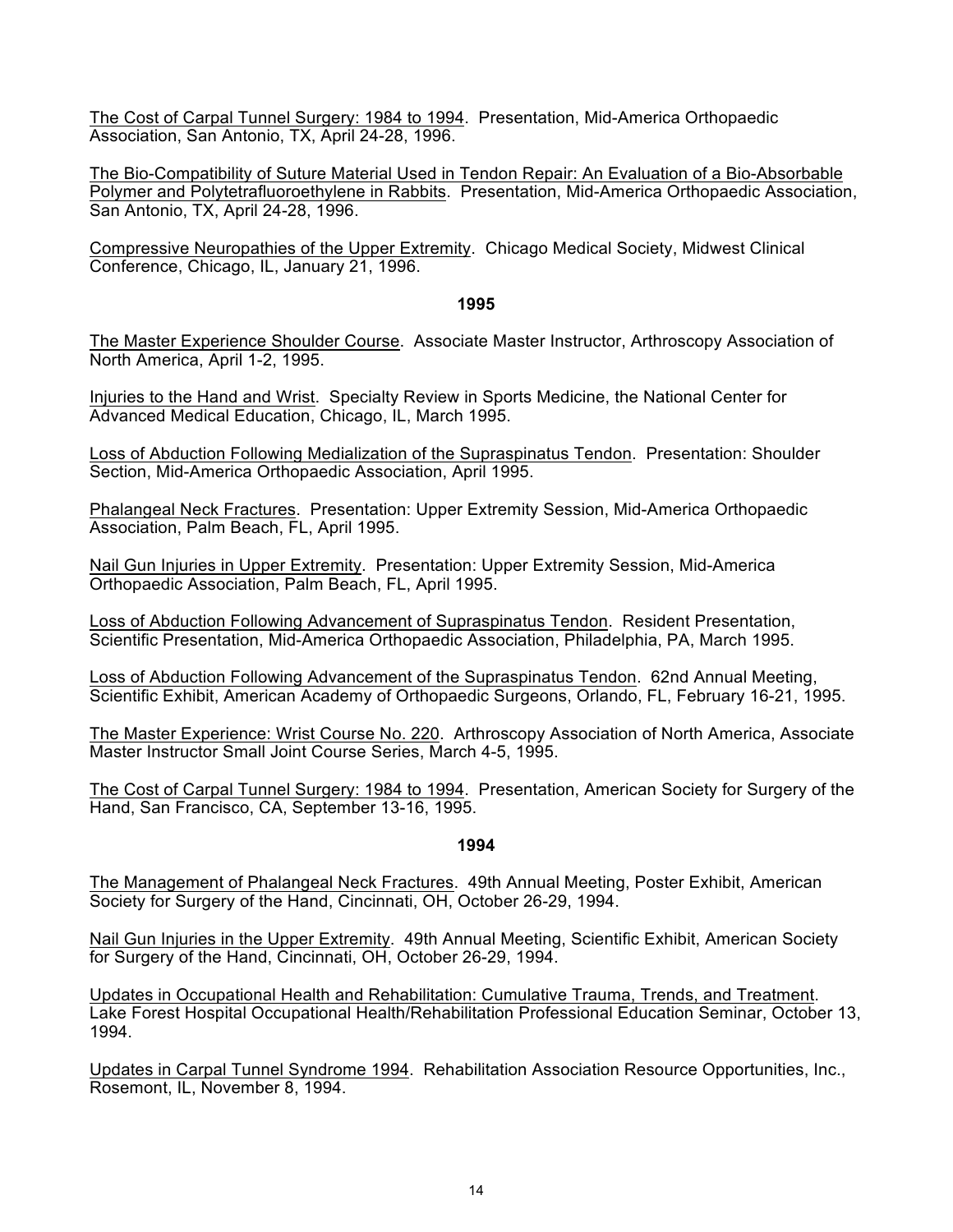Surgical Treatment of Lateral Epicondylitis in the Worker's Compensation Population. American Society for Surgery of the Hand, February 1994.

### **1993**

Hand Trauma and Acute Infections. Grand Rounds Department of Surgery, Lutheran General Hospital, Park Ridge, IL, April 8, 1993.

AO/ASIF Operating Room Personnel Course. Faculty Member, Chicago, IL, June 18-19, 1993.

### **1992**

Carpal Tunnel Syndrome in the Work Place. Rehabilitation Association, Resource Opportunities, Inc., Rosemont, IL, April 6, 1992.

Current Indications and Strategies for the Ilizarov External Fixator. Rehabilitation Insurance Nurses Group State of Illinois, November 4, 1992.

Use of Ilizarov Method in the Upper Extremity. Grand Rounds, University of Chicago, November 25, 1992.

### **1991**

Ilizarov: Pediatric Deformity. Instructional Course, Clinical Instructor, Toronto, CA, September 1991.

Ilizarov: Treatment of Pseudo-Arthrosis, Mal-Unions, and Bone Defects. Instructional Course, Presenter Tibial Lengthening, San Antonio, TX, 1991.

Ilizarov: Treatment of Upper Extremity Deformities. Instructional Course, Clinical Instructor, Kiwi, SC, October 1991.

Surgical Treatment of Resistant Lateral Epicondylitis. 46th Annual Meeting, Presentation: Scientific Session, American Society for Surgery of the Hand, Orlando, FL, September 1991.

Open Fracture Treatment: Compartment Syndrome and Crush Syndrome. Trauma Nursing: An Evolving Specialty Seminar, Park Ridge, IL, February 1991.

Painful Shoulder. Family Practice Lecture Series, Park Ridge, IL, March 1991.

**1990**

Fractures of the Hand: Course Special Study of the Hand for the Non-Specialized Clinician. Houston, TX, January 25-28, 1990.

Analysis of Early Results of C-D Instrumentations and Comparison of Results with Luque Instrumentations in Adolescent Idiopathic Scoliosis. American Academy of Orthopaedic Surgeons, New Orleans, LA, February 8, 1990.

Adolescent Idiopathic Scoliosis Treated by Luque Rod Segmental Sublaminar Instrumentations and Fusion. American Academy of Orthopaedic Surgeons, February 10, 1990.

Nonunion of the Humerus Treated with the Ilizarov External Fixator. Catagni, M.A.; Probe, R.; Visotsky, J.L.; A.S.A.M.I., North America Scientific Meeting, October 1990.

## **1989**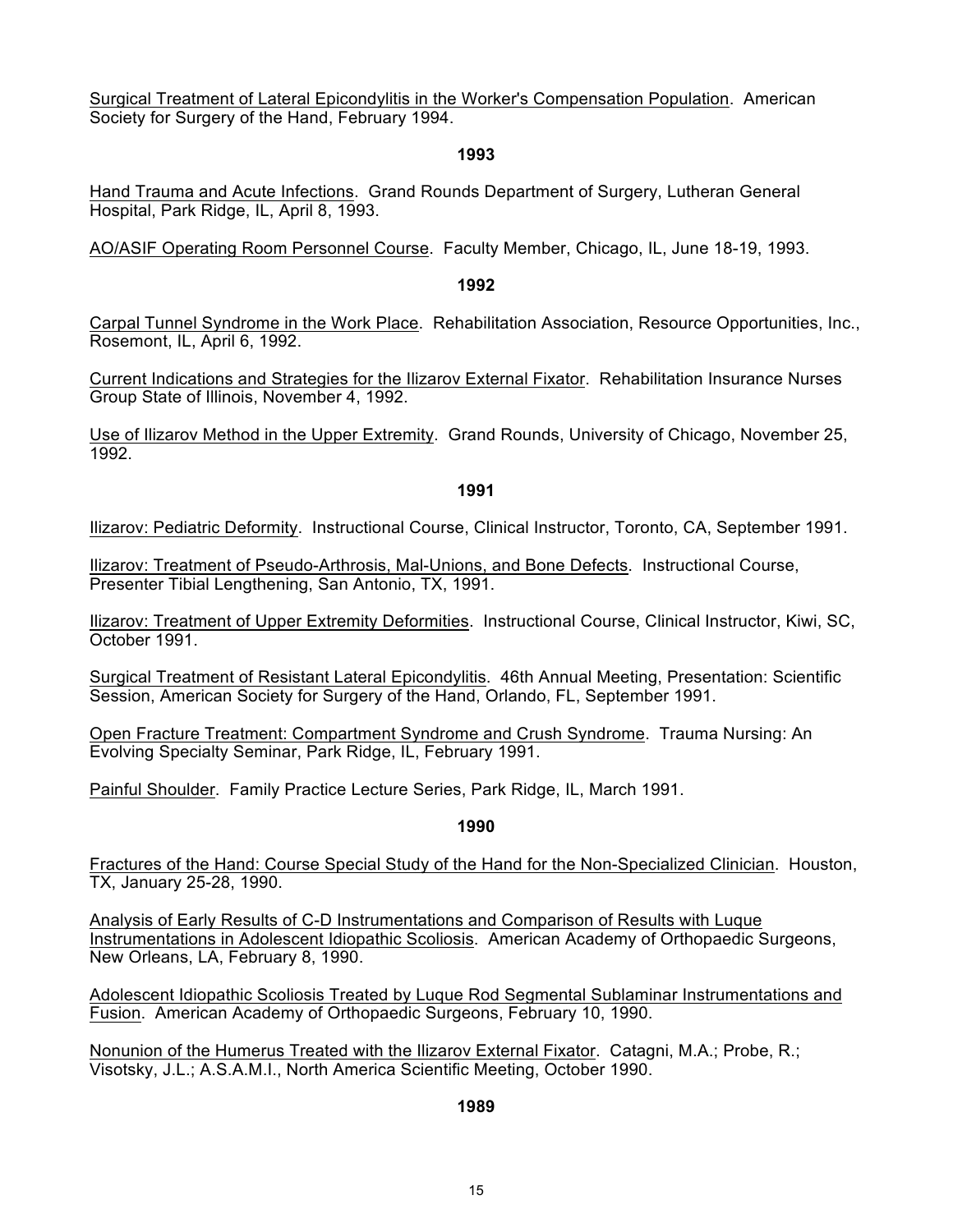Pediatric Orthopaedic Emergencies. Lecture Series, Children's Memorial Hospital, Division of Emergency Medicine, Chicago, IL, January - June 1989.

Ilizarov: Treatment of Pseudo-Arthrosis, Mal-Unions and Bone Defects. Instructional Course, Clinical Instructor, Chicago, IL, April 1989.

Ilizarov: Treatment of Pseudo-Arthrosis, Mal-Unions and Bone Defects. Instructional Course, Clinical Instructor, Houston, TX, November 1989.

Sports Injuries: Hand, Wrist and Elbow. Lecture Series, Texas Institute of Rehabilitation and Research, Baylor College of Medicine, Department of Physical Medicine, Houston, TX, August 1989.

Treatment of Non-Unions, Mal-Unions and Bone Defects. Clinical Instructor, Summer Institute, American Academy of Orthopaedic Surgeons, Chicago, IL, September 1989.

#### **RESEARCH PROJECTS**

|  |  | <b>Title:</b> Use of Implantable Stint in Upper Extremity Nerve Repair |  |
|--|--|------------------------------------------------------------------------|--|
|--|--|------------------------------------------------------------------------|--|

- **Investigators:** Visotsky, J.L., Collaborative Multicenter Trial
	- **Funding:** Clinical Trial IRB approved for Human Subjects
		- **Status:** Study ended with FDA approval of implant
			- **Title:** Use of Hydroxy Approved Paste for Fracture Fixation of Distal Radius Type II
- **Investigators:** Visotsky, J.L., Collaborative Multicenter Trial
	- **Funding:** Noriam Company IRB approval for Human Subjects
		- **Status:** Study ended with FDA approval of implant

**Title:** Bipolar Shoulder Prosthesis

**Investigators:** Visotsky, J.L., Collaborative Multicenter Trial

- **Funding:** Biomet IRB approval for Human subjects
	- **Status:** FDA approval of implant 1997 Follow up continues of study patients
		- **Title:** Lacrosorb Hand System for Treatment of Metacarpal Fractures

**Investigators:** Visotsky, J.L. and Williams, C.S.

**Funding:** Biomet - IRB approval for Human Subjects

**Status:** FDA approval of implants 1999

**Title:** Lateral Epicondylar - Extracorporeal Shockwave Treatment - Randomized prospective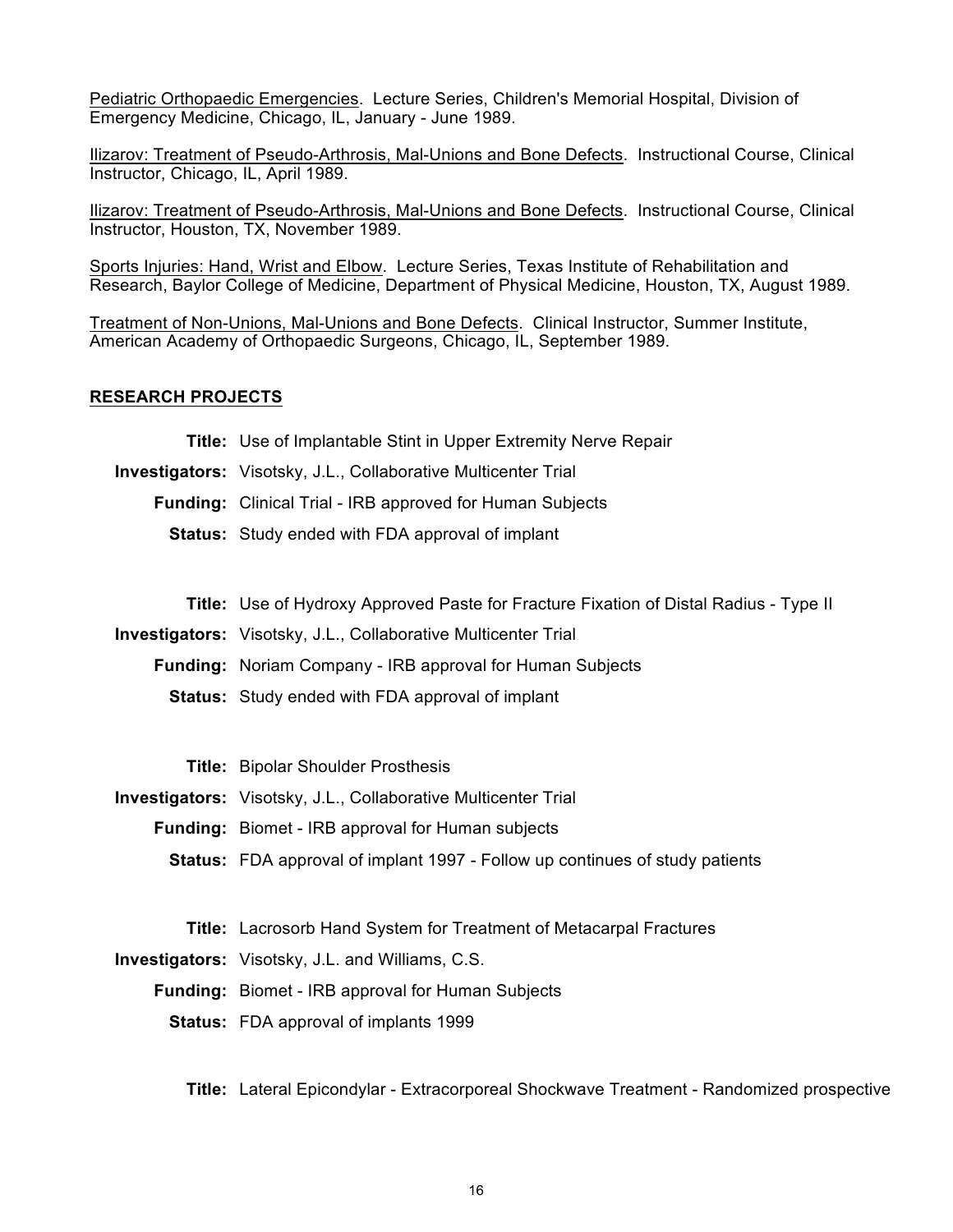| <b>Investigators:</b> Visotsky, J.L. and Williams, C.S.   |
|-----------------------------------------------------------|
| <b>Funding: Dornier - IRB approval for Human Subjects</b> |
| <b>Status: Study Completed</b>                            |

**Title:** Total Elbow – Discovery

**Investigators:** Visotsky, J.L., Collaborative Multicenter Trial

**Funding:** Biomet - IRB approval for Human Subjects

**Status:** FDA approved implant – Study Complete

**Title:** The Accuracy of Office Based Ultrasonography in the Diagnosis of Full Thickness Rotator Cuff Tears in Symptomatic Patients Undergoing Surgery

**Investigators:** Visotsky, J.L., Multicenter Pilot Study

**Funding:** Aligilent Technologies - IRB approval for Human Subjects

**Status:** Completed 2003 / Published

**Title:** Use of Hyluronic Acid In Shoulder Injuries

**Investigators:** Visotsky, J.L., Multicenter Study

- **Funding:** Synvis Weston
	- **Status:** FDA Completed Study

## **PATENTS**

Osteotomy Implant VS200210038123A1 Application Date June 4, 2004

## **CONTINUING MEDICAL EDUCATION**

- National Meeting AAOS San Diego, California, March  $3-6<sup>th</sup>$ , 2017
	- $\circ$  Specialty Day American Shoulder and Elbow
	- $\circ$  Specialty Day American Society for Surgery of the Hand
- National Meeting ASSH Austin, Texas, September 28-October 1, 2016
- National Meeting AAOS Orlando, FLA, March 1-5, 2016
	- o Specialty Day American Shoulder and Elbow
	- o Specialty Day American Society For Surgery of the Hand
- National Meeting ASSH Seattle, Washington, September 10-13, 2015
- National Meeting AAOS New Orleans, March, 2014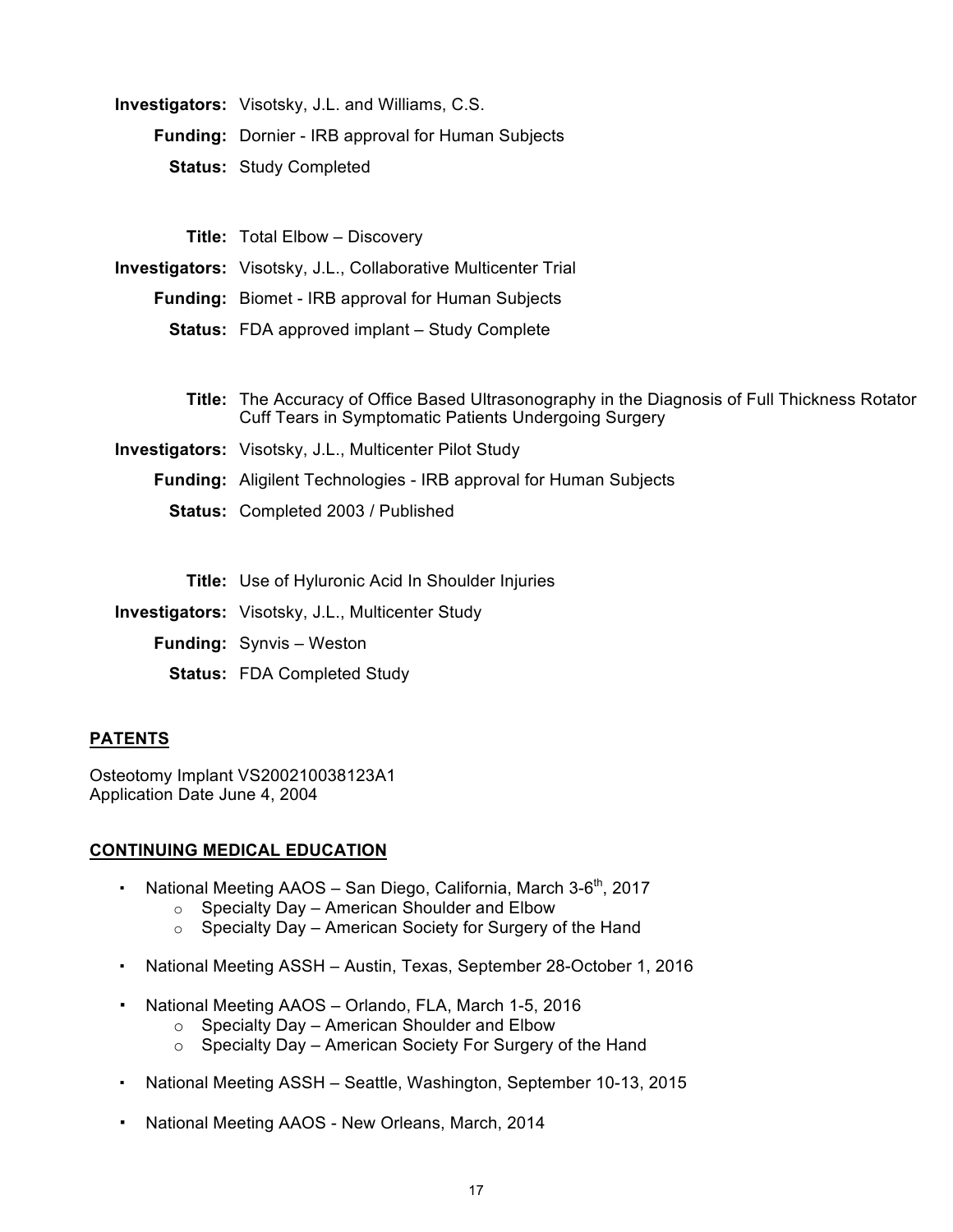- $\circ$  Specialty Day American Shoulder and Elbow
- o Specialty Day American Society For Surgery of the Hand
- National Meeting AAOS-Chicago, March 20-24, 2013
	- o Specialty Day American Shoulder and Elbow
	- o Specialty Day American Society For Surgery of the Hand
- National Meeting, American Society for Surgery of Hand, Reconstructive Transplantation program, Chicago, IL, September 6-8, 2012
- AMA/AADEP, Understanding Essential Elements of AMA Guides Sixth Edition, Chicago, IL, March 1, 2012
- National Meeting, American Academy of Orthopedic Surgeons, San Francisco, CA, February 12, 2012
	- o Specialty Day American Shoulder and Elbow Society
	- o Specialty Day American Society For Surgery of the Hand
- National Meeting , American Academy of Orthopaedic Surgeons, San Diego, CA, February 11- 19, 2011
	- o Specialty Day American Shoulder and Elbow Society
	- o Specialty Day American Society For Surgery of the Hand
- National Meeting, American Society For Surgery of Hand, Las Vegas, NV, Sept 8-11, 2011
- Chicago Trauma Meeting, Chicago, IL, August 25, 2011
- Hand Society / AAOS Review Course, Chicago, IL, July 17, 2011
- National Meeting, American Society for Surgery of Hand, Boston, MA, October 9-10, 2010
- Tornier Shoulder Arthroplasty: Advances in Arthroplasty, Chicago, IL, October 10, 2009
- National Meeting, American Hand Society, San Francisco, September 3-5, 2009
- National Meeting, American Academy of Orthopaedic Surgeons, Las Vegas, NV, February 25- 28, 2009
	- o Specialty Day American Society for Shoulder and Elbow Surgery
	- $\circ$  Specialty Day American Society for Surgery of the Hand
	- $\circ$  Specialty Day Arthroscopy Association of North America
- National Meeting, American Society for Surgery of the Hand, Chicago, IL, September 18-21, 2008.
- National Meeting, American Academy of Orthopaedic Surgeons, San Francisco, CA, March 5- 10, 2008.
	- o Specialty Day American Society for Shoulder and Elbow Surgery
	- $\circ$  Specialty Day American Society for Surgery of the Hand
	- $\circ$  Specialty Day Arthroscopy Association of North America
- Shoulder Course, Pfiedler, Transforming Orthopaedic Advances in Technology and Technique, Vail, CO, February 1-2, 2008.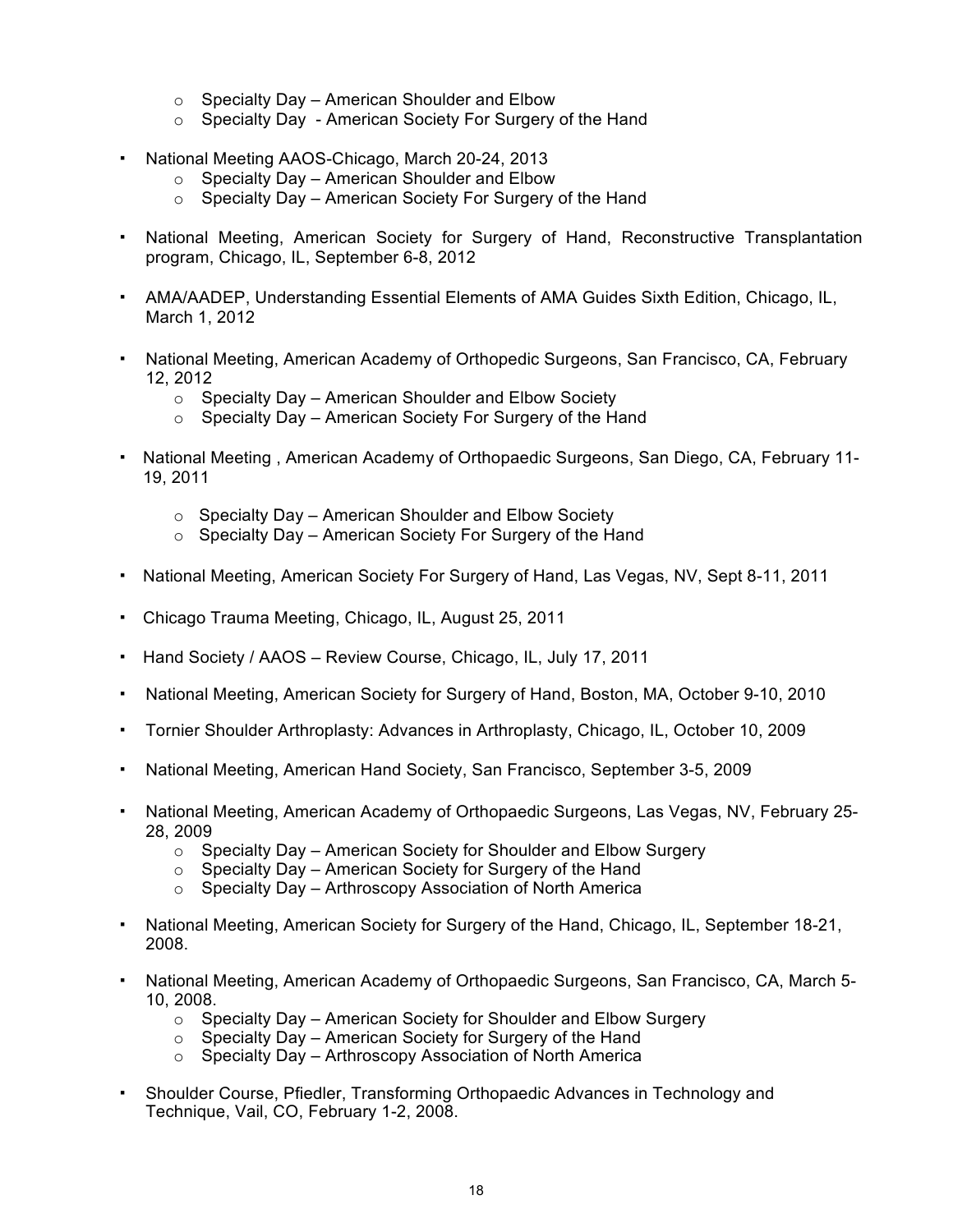- National Meeting, American Society for Surgery of the Hand, Seattle, WA, September 27-29, 2007.
- National Meeting, American Academy of Orthopaedic Surgeons, San Diego, CA, February 14- 18, 2007.
	- $\circ$  Specialty Day American Society for Shoulder and Elbow Surgery
	- $\circ$  Specialty Day American Society for Surgery of the Hand

Specialty Day – Arthroscopy Association of North America

- Biologics in Shoulder Surgery, American Shoulder and Elbow Surgeons, Chicago, IL, September 16, 2006.
- National Meeting, American Academy of Orthopaedic Surgeons, Chicago, IL, March 22-26, 2006.
	- o Specialty Day American Society for Shoulder and Elbow Surgery
	- $\circ$  Specialty Day American Society for Surgery of the Hand
- Pfiedler Enterprises, Shoulder, Session II Arthritis, Resurfacing Arthroplasty: Indications, Techniques and Results.
- Pfiedler Enterprises, Shoulder, Session III Fractures, And Proximal Humerus Fractures: Open Reduction, Internal Fixation.
- National Meeting, American Society for Surgery of the Hand, San Antonio, TX, September 22- 25, 2005.
- National Meeting, American Academy of Orthopaedic Surgeons, Washington D.C., February 23-27, 2005.
	- o Specialty Day American Society for Shoulder and Elbow Surgery
	- o Specialty Day American Society for Surgery of the Hand
	- o Specialty Day Arthroscopy Association of North America
- National Meeting, American Academy of Orthopaedic Surgeons, San Francisco, CA, March 2004.
	- o Specialty Day American Society for Shoulder and Elbow Surgery
	- o Specialty Day American Society for Surgery of the Hand
	- o Specialty Day Arthroscopy Association of North America
- National Meeting, American Society for Surgery of the Hand, Chicago, IL, September 18-20, 2003.
- National Meeting, American Academy of Orthopaedic Surgeons, Dallas, TX, February 13-18, 2002.
	- o Specialty Day American Society for Shoulder and Elbow Surgery
	- o Specialty Day American Society for Surgery of the Hand
- National Meeting, American Academy of Orthopaedic Surgeons, New Orleans, LA, February 3-9, 2002.
	- o Specialty Day American Society for Shoulder and Elbow Surgery
	- o Specialty Day American Society for Surgery of the Hand
- National Meeting, American Society for Surgery of the Hand, Phoenix, AZ, October 1-6, 2002.
- Shoulder Arthroscopy, Arthroscopy Association of North America, August 3, 2001.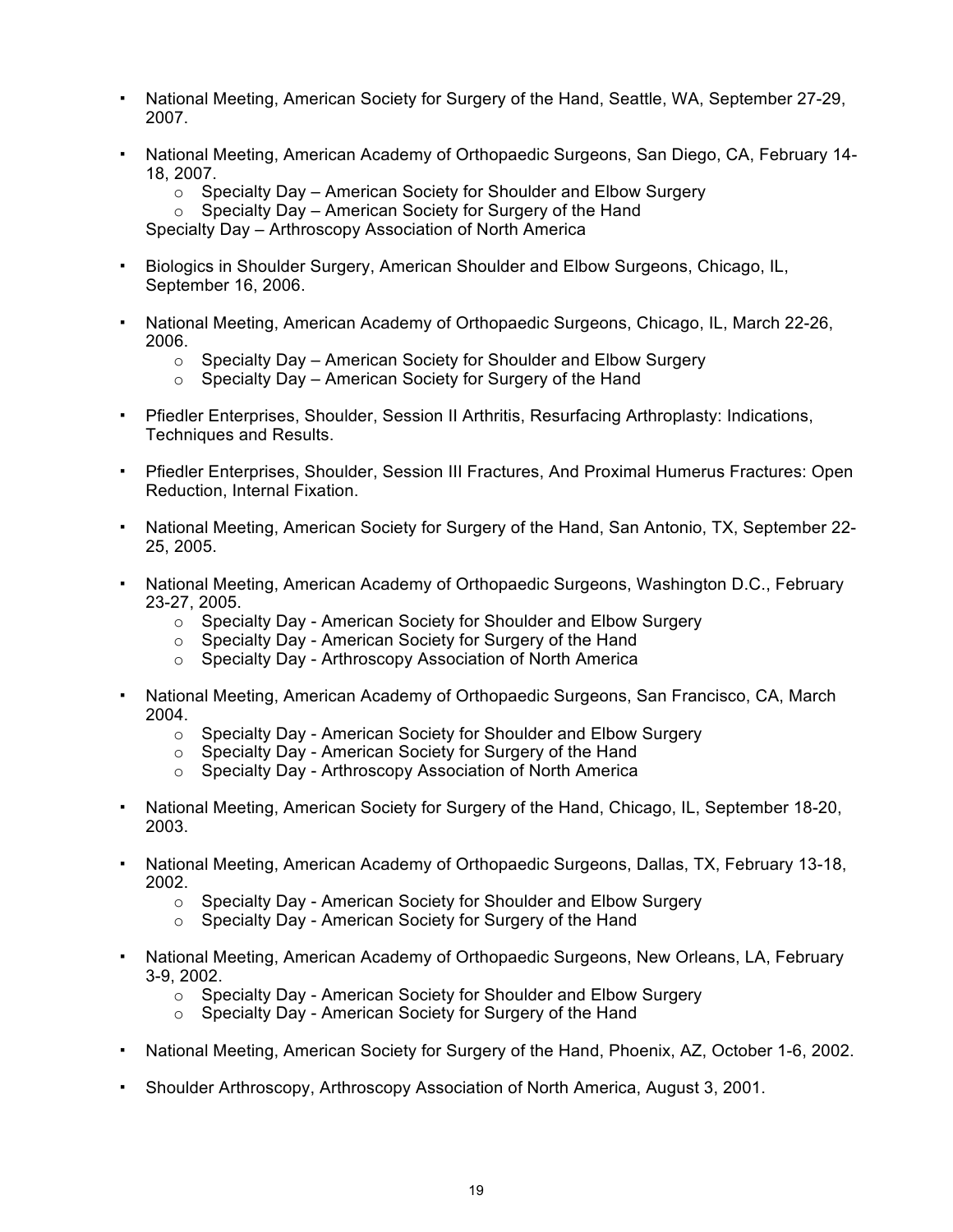- Delta 3 Reverse Shoulder Prosthesis, Instructional Course, Oude Libertas, South Africa, April 27, 2001.
- ICS, Eighth International Congress on Surgery of the Shoulder, Cape Town, South Africa, April 23-26, 2001.
- National Meeting, American Academy of Orthopaedic Surgeons, San Francisco, February 27, 2001 to March 3, 2001.
	- o Specialty Day American Society for Shoulder and Elbow Surgery
	- o Specialty Day American Society for Surgery of the Hand
- AAOS/EEXOT Shoulder & Knee Arthroscopy Course, Orthopaedic Learning Center, Rosemont, IL, October 20, 2000.
- National Meeting, American Society for Surgery of the Hand, Seattle, WA, October 5-7, 2000.
- Second Biannual Meeting, American Society for Shoulder and Elbow Surgery, Miami, FL, May 4-6, 2000.
- National Meeting, American Academy of Orthopaedic Surgeons, Orlando, FL, March 2000.
- Specialty Day American Society for Shoulder and Elbow Surgery
- Specialty Day American Society for Surgery of the Hand
- Specialty Day Arthroscopy Association of North America
- Advanced Techniques in Knee, Hip, and Shoulder Reconstruction, Hilton Head, SC, October 1999.
- National Meeting, American Society for Surgery of the Hand, Boston, MA, September 1999.
- National Meeting, American Academy of Orthopaedic Surgeons, Anaheim, CA, February 1999.
- Specialty Day American Society for Shoulder and Elbow Surgery
- Specialty Day American Society for Surgery of the Hand
- Specialty Day Arthroscopy Association of North America
- National Meeting, American Society for Surgery of the Hand, Minneapolis, MN, September 1998.
- National Meeting, American Academy of Orthopaedic Surgeons, New Orleans, LA, March 1998.
- Specialty Day American Society for Shoulder and Elbow Surgery
- Specialty Day American Society for Surgery of the Hand
- National Meeting, American Society for Surgery of the Hand, Denver, CO, September 1997.
- Tornier: Aequalis Shoulder Prosthesis, Chicago, IL, April 1997.
- National Meeting, American Academy of Orthopaedic Surgeons, San Francisco, CA, March 1997.
- Specialty Day American Society for Shoulder and Elbow Surgery
- Specialty Day American Society for Surgery of the Hand
- Annual Meeting, Mid-America Orthopaedic Association, San Antonio, TX, April 1996.
- National Meeting, American Society for Surgery of the Hand, Nashville, TN, September 1996.
- National Meeting, American Academy of Orthopaedic Surgeons, Atlanta, GA, February 1996.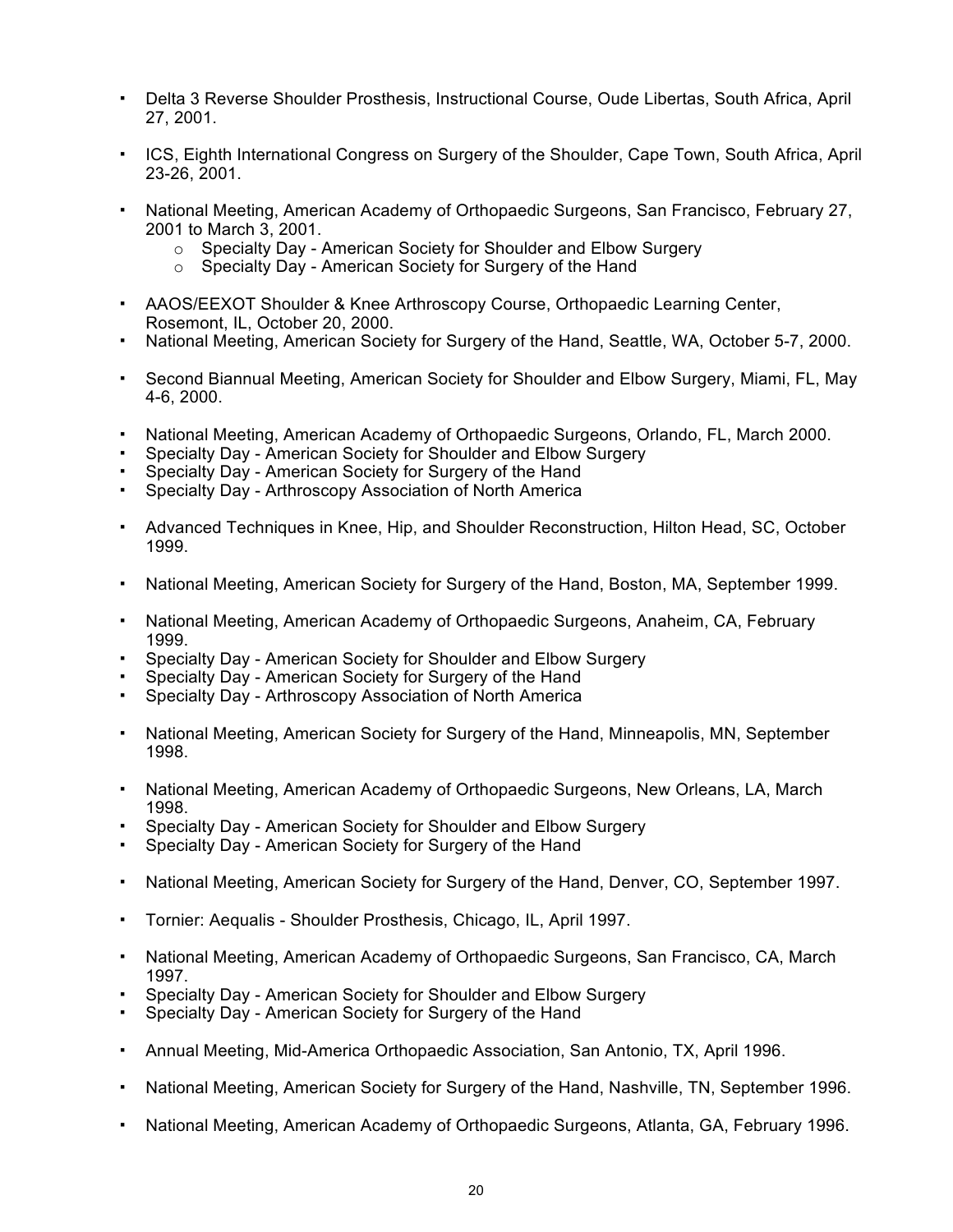- Specialty Day American Society for Shoulder and Elbow Surgery
- Specialty Day American Society for Surgery of the Hand
- National Meeting, American Society for Surgery of the Hand, San Francisco, CA, 1995.
- Annual Meeting, Mid-America Orthopaedic Association, Palm Beach, FL, April 1995.
- National Meeting, American Academy of Orthopaedic Surgeons, Orlando, FL, February 1995.
- Specialty Day American Society for Shoulder and Elbow Surgery
- Specialty Day American Society for Surgery of the Hand
- Compass Hinge and PIP Extensor Fixator Technique Orientation, Robert Hotchkiss, M.D., Chicago, IL, 1995.
- National Meeting, American Society for Surgery of the Hand, Cincinnati, OH, October 1994.
- Mayo Clinic Seminar, Upper Extremity Fractures and Dislocations, Phoenix, AZ, April 1994.
- National Meeting, American Academy of Orthopaedic Surgeons, New Orleans, LA, February 1994.
- Specialty Day American Society for Shoulder and Elbow Surgery
- Specialty Day American Society for Surgery of the Hand
- National Meeting, American Society for Surgery of the Hand, Kansas City, MO, September 1993.
- The Wrist: Problems and Challenge, American Academy of Orthopaedic Surgeons, Newport, CA, May 19-22, 1993.
- **American Society for Surgery of the Hand, Comprehensive Review Course for the Hand,** Dallas, TX, 1993.
- Wrist Arthroscopy, American Academy of Orthopaedic Surgeons and American Society for Surgery of the Hand, Minnesota, April 1993.
- Shoulder: State of the Art, American Academy of Orthopaedic Surgeons, April 1993.
- National Meeting, American Academy of Orthopaedic Surgeons, San Francisco, CA, February 1993.
- Specialty Day American Society for Shoulder and Elbow Surgery
- Specialty Day American Society for Surgery of the Hand
- National Meeting, American Society for Surgery of the Hand, Phoenix, AZ, November 1992.
- Global Shoulder Surgery Technique Orientation, Charles A. Rockwood, M.D., Chicago, IL, 1992.
- Mayo Clinic Seminar, Upper Extremity Implant Surgery, Jacksonville, FL, 1992.
- National Meeting, American Academy of Orthopaedic Surgeons, Washington DC, March 1992.
- Specialty Day American Society for Shoulder and Elbow Surgery
- Specialty Day American Society for Surgery of the Hand
- Occupational Medicine and Evaluation: Upper Extremity Injuries, American Academy of Orthopaedic Surgeons, Chicago, IL, 1991.